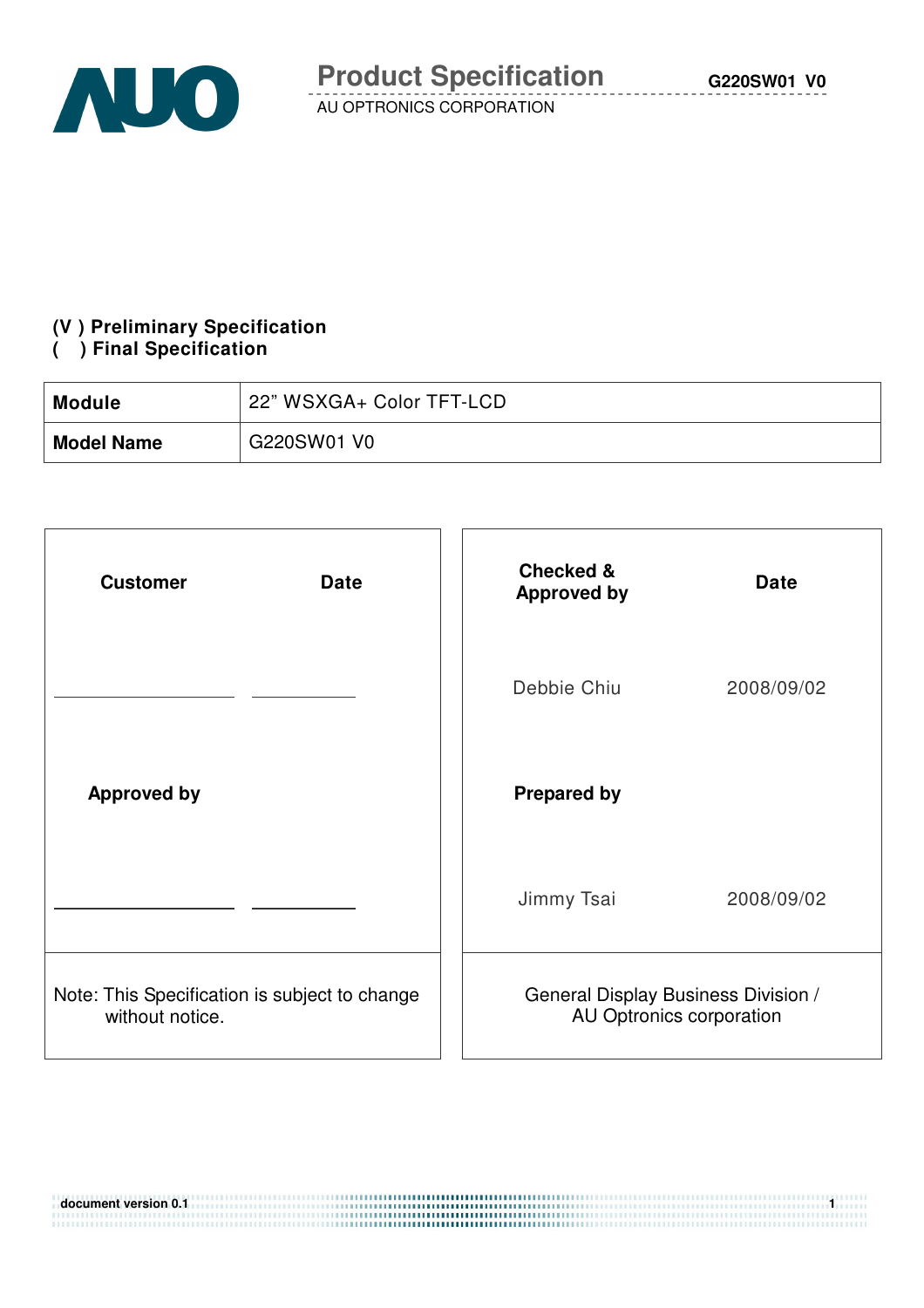

# **Contents**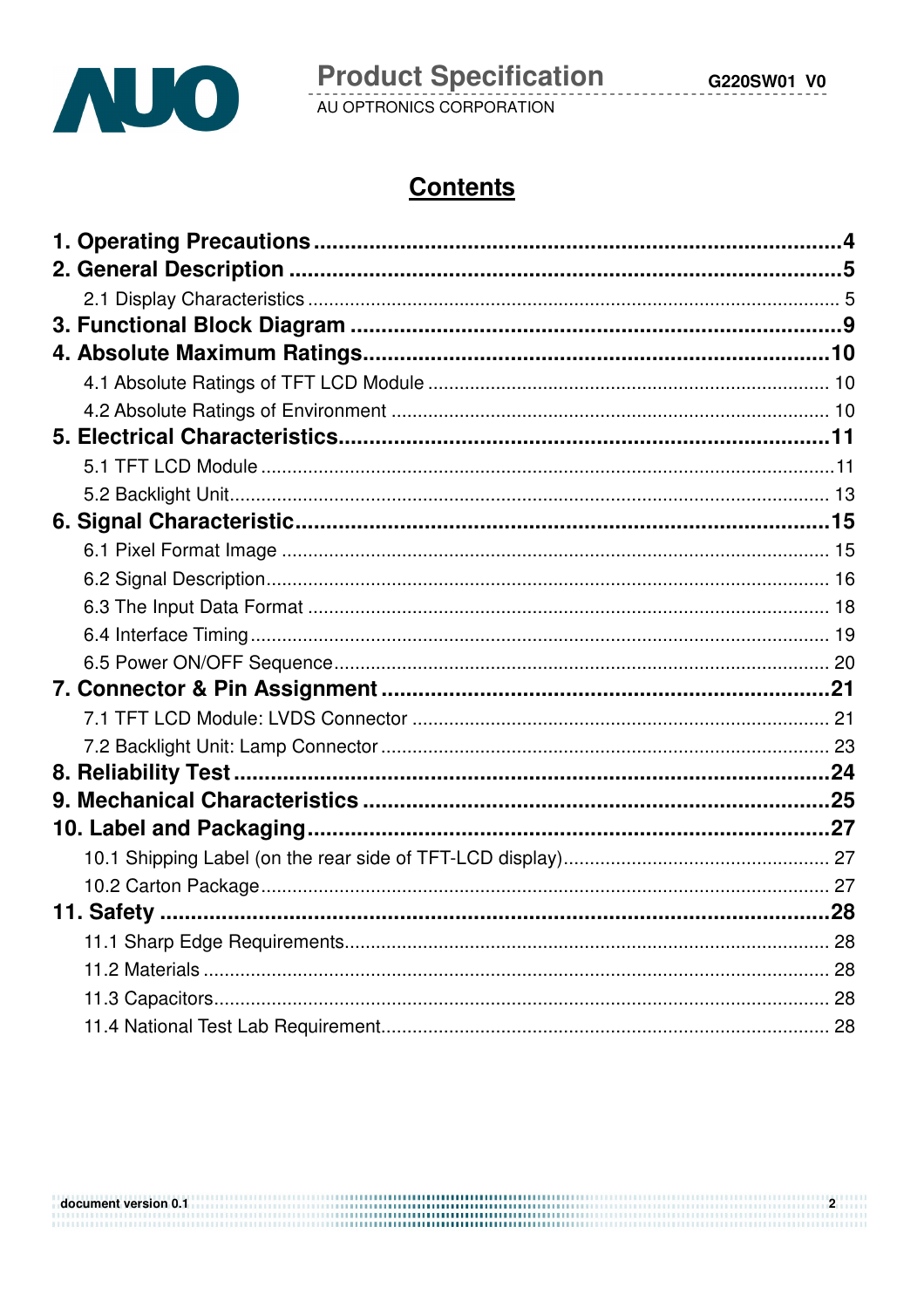

# **Record of Revision**

|     | Version and<br>Date | Pagel | Old description                   | <b>New Description</b> | Remark |
|-----|---------------------|-------|-----------------------------------|------------------------|--------|
| 0.1 | 2008/09/02          | All   | <b>First Edition for Customer</b> | All                    |        |
|     |                     |       |                                   |                        |        |
|     |                     |       |                                   |                        |        |
|     |                     |       |                                   |                        |        |
|     |                     |       |                                   |                        |        |
|     |                     |       |                                   |                        |        |
|     |                     |       |                                   |                        |        |
|     |                     |       |                                   |                        |        |
|     |                     |       |                                   |                        |        |
|     |                     |       |                                   |                        |        |
|     |                     |       |                                   |                        |        |
|     |                     |       |                                   |                        |        |
|     |                     |       |                                   |                        |        |

| document version 0.1 |  |
|----------------------|--|
|                      |  |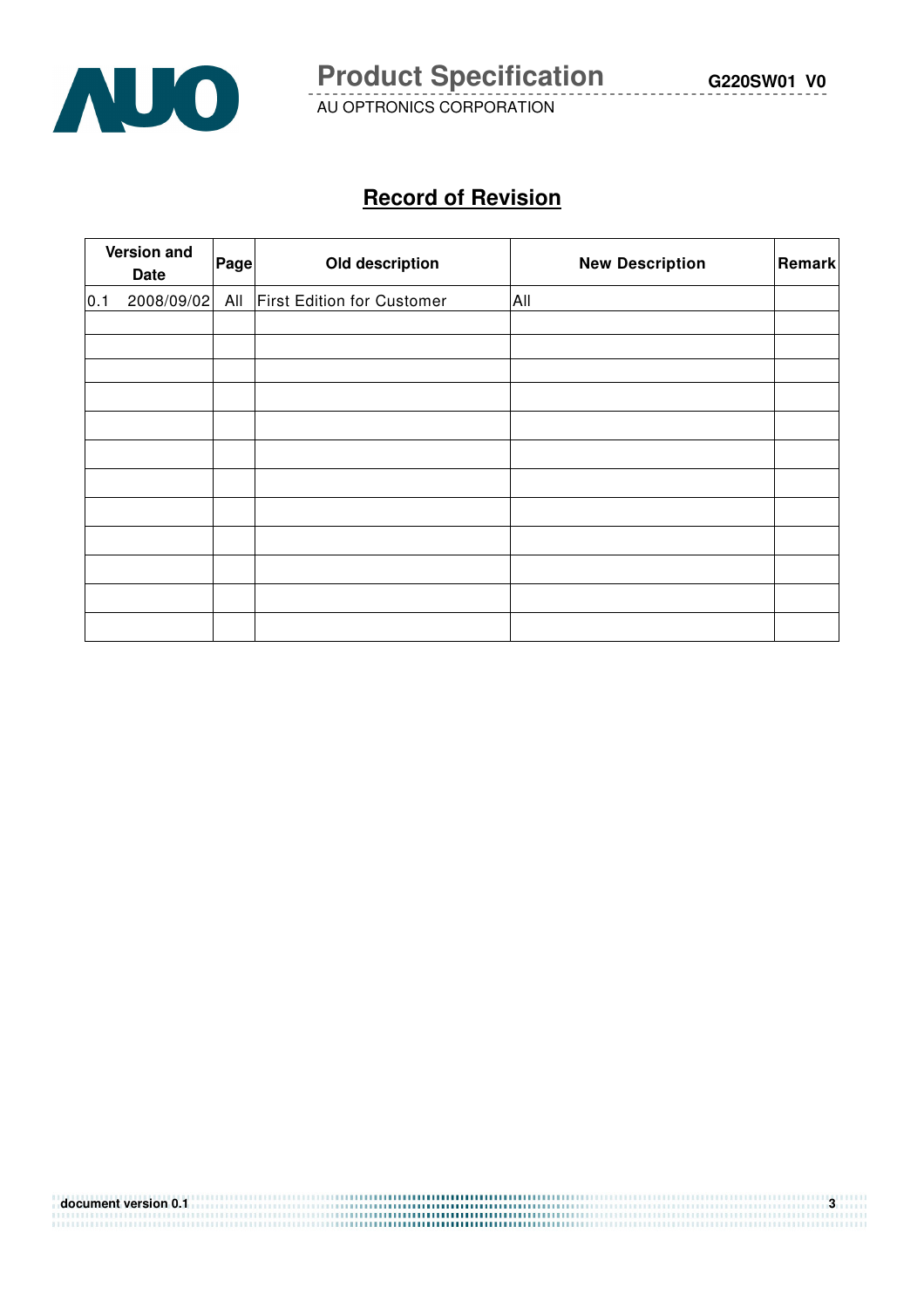**Product Specification** 



AU OPTRONICS CORPORATION

# **1. Operating Precautions**

- 1) Since front polarizer is easily damaged, pay attention not to scratch it.
- 2) Be sure to turn off power supply when inserting or disconnecting from input connector.
- 3) Wipe off water drop immediately. Long contact with water may cause discoloration or spots.
- 4) When the panel surface is soiled, wipe it with absorbent cotton or other soft cloth.
- 5) Since the panel is made of glass, it may break or crack if dropped or bumped on hard surface.
- 6) Since CMOS LSI is used in this module, take care of static electricity and insure human earth when handling.
- 7) Do not open or modify the Module Assembly.
- 8) Do not press the reflector sheet at the back of the module to any directions.
- 9) In case if a Module has to be put back into the packing container slot after once it was taken out from the container, do not press the center of the CCFL reflector edge. Instead, press at the far ends of the CCFL Reflector edge softly. Otherwise the TFT Module may be damaged.
- 10) At the insertion or removal of the Signal Interface Connector, be sure not to rotate nor tilt the Interface Connector of the TFT Module.
- 11) After installation of the TFT Module into an enclosure, do not twist nor bend the TFT Module even momentary. At designing the enclosure, it should be taken into consideration that no bending/twisting forces are applied to the TFT Module from outside. Otherwise the TFT Module may be damaged.
- 12) Cold cathode fluorescent lamp in LCD contains a small amount of mercury. Please follow local ordinances or regulations for disposal.
- 13) Small amount of materials having no flammability grade is used in the LCD module. The LCD module should be supplied by power complied with requirements of Limited Power Source (IEC60950 or UL1950), or be applied exemption.
- 14) The LCD module is designed so that the CCFL in it is supplied by Limited Current Circuit (IEC60950 or UL1950). Do not connect the CCFL in Hazardous Voltage Circuit.
- 15) Severe temperature condition may result in different luminance, response time and lamp ignition voltage.
- 16) Continuous operating TFT-LCD display under low temperature environment may accelerate lamp exhaustion and reduce luminance dramatically.
- 17) The data on this specification sheet is applicable when LCD module is placed in landscape position.
- 18) Continuous displaying fixed pattern may induce image sticking. It is recommended to use screen saver or shuffle content periodically if fixed pattern is displayed on the screen.

| document version 0.1 |  |
|----------------------|--|
|                      |  |
|                      |  |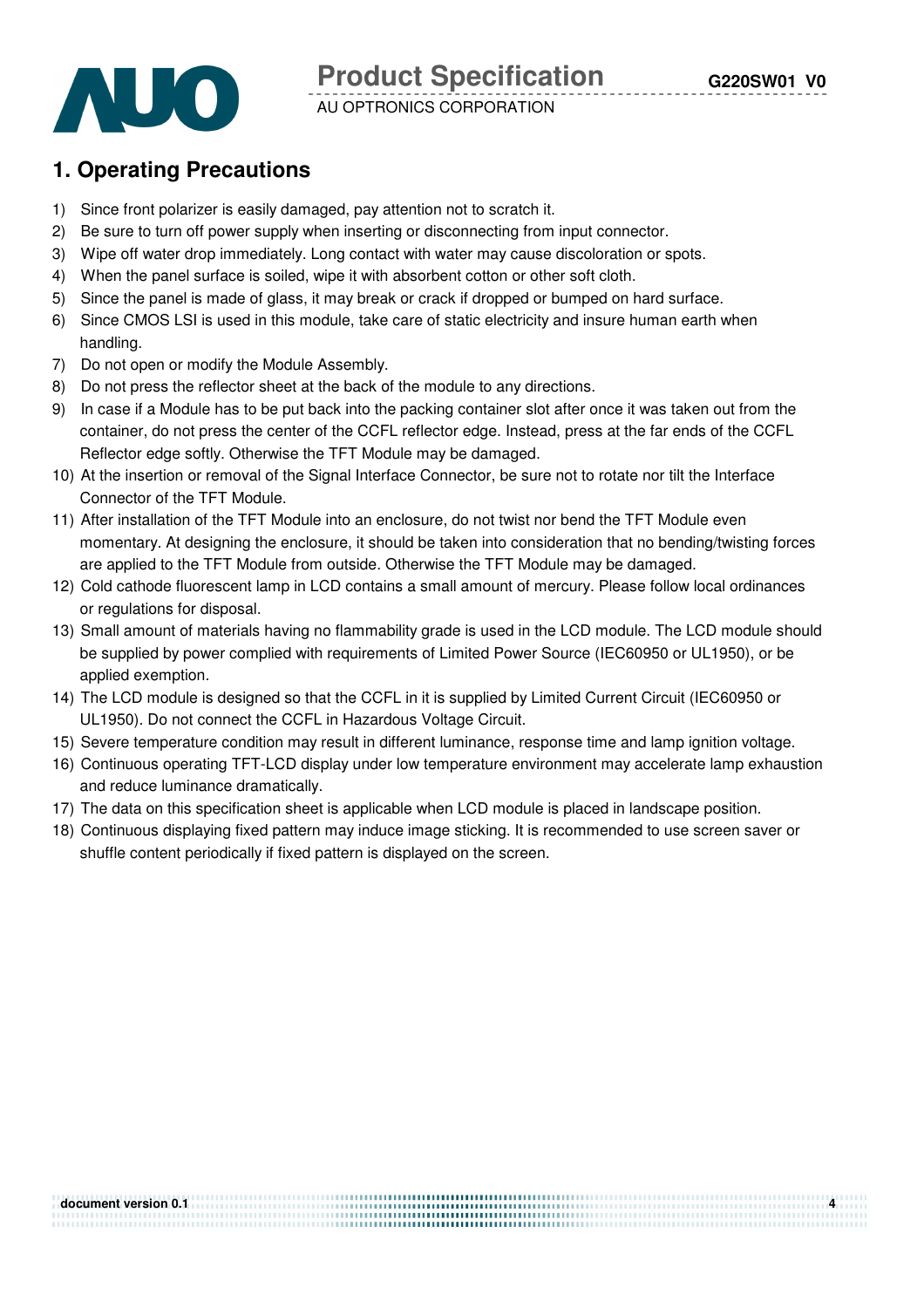

# **2. General Description**

This specification applies to the 22 inch-wide Color TFT-LCD Module G220SW01-V0.

The display supports the WSXGA+ (1680(H) x 1050(V)) screen format and 16.7M colors. All input signals are 2 Channels LVDS interface compatible.

Inverter card of backlight is not included. G220SW01-V0 is designed for industrial display applications.

# **2.1 Display Characteristics**

The following items are characteristics summary on the table under 25  $\degree$ C condition:

| <b>Items</b>                                              | Unit                                           | <b>Specifications</b>                               |
|-----------------------------------------------------------|------------------------------------------------|-----------------------------------------------------|
| Screen Diagonal                                           | [inch]                                         | 22                                                  |
| <b>Active Area</b>                                        | [mm]                                           | 473.76 (H) x 296.1(V)                               |
| Pixels H x V                                              |                                                | 1680x3(RGB) x 1050                                  |
| <b>Pixel Pitch</b>                                        | [mm]                                           | 0.282x 0.282                                        |
| Pixel Arrangement                                         |                                                | R.G.B. Vertical Stripe                              |
| Display Mode                                              |                                                | P-MVA Mode, Normally Black                          |
| Nominal Input Voltage VDD                                 | [Volt]                                         | $+5.0V$                                             |
| <b>Typical Power Consumption</b>                          | [Watt]                                         | 39 W (Typ)<br>(Without Invertor, All white pattern) |
| Weight                                                    | [Grams]                                        | 2950 (Typ)                                          |
| <b>Physical Size</b>                                      | [mm]                                           | 493.7(W) x 320.1(H) x 18.7(D) (Typ)                 |
| <b>Electrical Interface</b>                               |                                                | <b>Dual Channel LVDS</b>                            |
| <b>Surface Treatment</b>                                  |                                                | Anti-glare, Hardness 3H                             |
| <b>Support Color</b>                                      |                                                | 16.7M colors (6-bits + HiFRC)                       |
| Temperature Range<br>Operating<br>Storage (Non-Operating) | $[^{\circ}C]$<br>$\rm \bar{[}^{\circ}C\bar{]}$ | 0 to $+50$<br>$-20$ to $+60$                        |
| RoHS Compliance                                           |                                                | RoHS Compliance                                     |

**document version 0.1**  $\frac{1}{2}$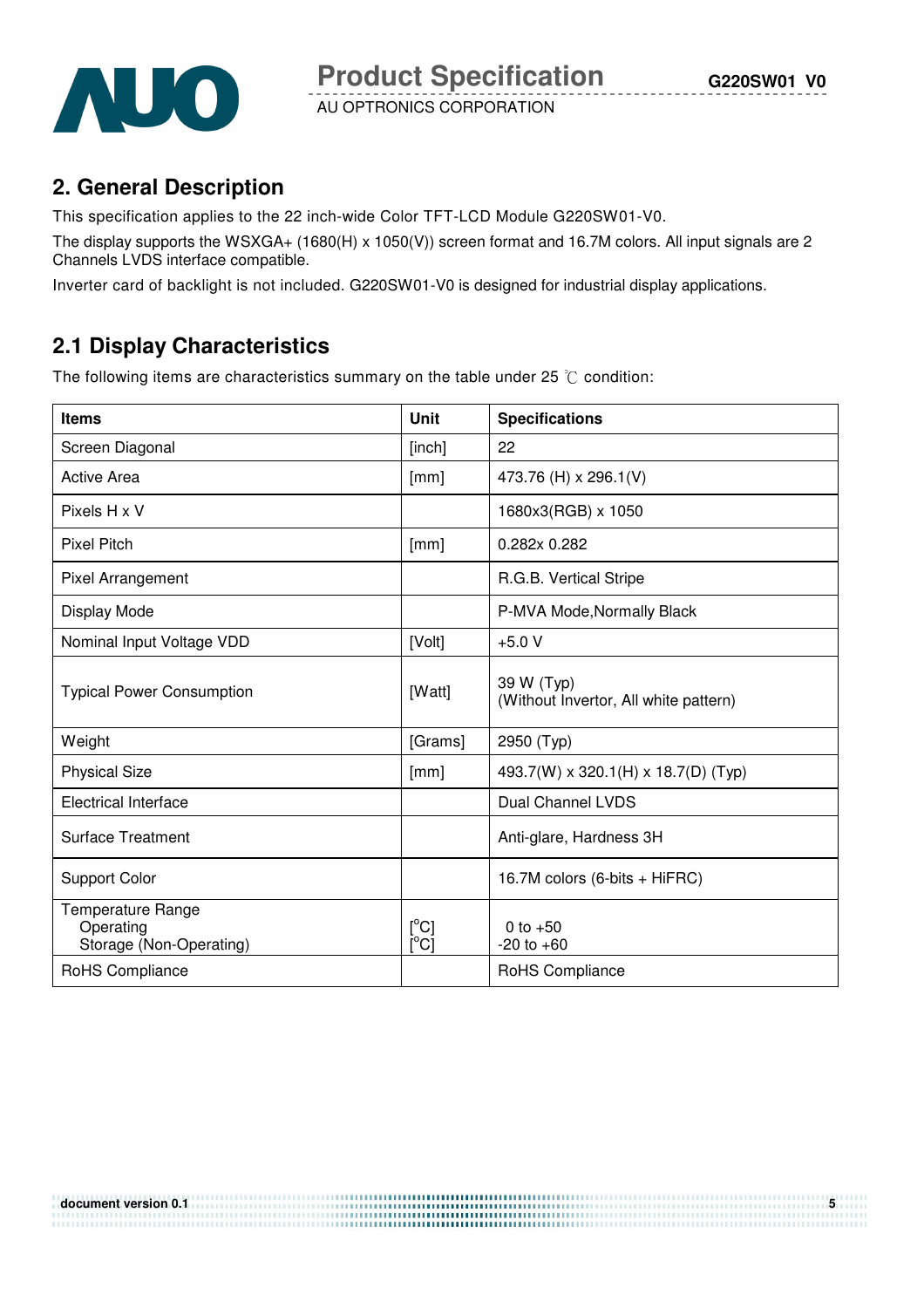

# **2.2 Optical Characteristics**

The optical characteristics are measured under stable conditions at 25°C (Room Temperature):

| Item                                | Unit                 | <b>Conditions</b>                            | Min.                     | Typ.  | Max.                     | <b>Note</b>    |
|-------------------------------------|----------------------|----------------------------------------------|--------------------------|-------|--------------------------|----------------|
| <b>White Luminance</b>              | [cd/m2]              | IRCFL= 6.5mA<br>(center point)               | 240                      | 300   | $\overline{\phantom{0}}$ | 1(4mA)         |
| Uniformity                          | $\%$                 | 9 Points                                     | 75                       | 80    | $\overline{\phantom{a}}$ | 1, 2, 3        |
| <b>Contrast Ratio</b>               |                      |                                              | 600                      | 1000  | $\overline{\phantom{a}}$ | $\overline{4}$ |
| Cross talk                          | $\frac{1}{\sqrt{2}}$ |                                              |                          |       | 1.5                      | 5              |
|                                     |                      | Rising                                       | $\overline{\phantom{a}}$ | 15    |                          |                |
|                                     |                      | Falling                                      | $\frac{1}{2}$            | 5     | $\overline{\phantom{a}}$ | 6              |
| Response Time                       | [msec]               | Rising + Falling                             | $\overline{\phantom{0}}$ | 20    | $\overline{\phantom{a}}$ |                |
|                                     |                      | Gray to Gray                                 | $\overline{\phantom{0}}$ | 8     | $\overline{\phantom{0}}$ |                |
|                                     | [degree]<br>[degree] | Horizontal<br>(Right)<br>$CR = 10$<br>(Left) | 75                       | 89    |                          | $\overline{7}$ |
| <b>Viewing Angle</b>                |                      |                                              | 75                       | 89    |                          |                |
|                                     | [degree]<br>[degree] | Vertical<br>(Upper)                          | 75                       | 89    | $\overline{\phantom{0}}$ |                |
|                                     |                      | (Lower)<br>$CR = 10$                         | 75                       | 89    | $\overline{\phantom{0}}$ |                |
|                                     |                      | Red x                                        | 0.616                    | 0.646 | 0.676                    |                |
|                                     |                      | Red y                                        | 0.309                    | 0.339 | 0.369                    |                |
|                                     |                      | Green x                                      | 0.260                    | 0.290 | 0.320                    |                |
| Color / Chromaticity<br>Coordinates |                      | Green y                                      | 0.573                    | 0.603 | 0.633                    |                |
| (CIE 1931)                          |                      | Blue x                                       | 0.115                    | 0.145 | 0.175                    |                |
|                                     |                      | Blue y                                       | 0.040                    | 0.070 | 0.100                    |                |
|                                     |                      | White x                                      | 0.283                    | 0.313 | 0.343                    |                |
|                                     |                      | White y                                      | 0.299                    | 0.329 | 0.359                    |                |
| <b>Color Gamut</b>                  | $\%$                 |                                              |                          | 72    | $\overline{\phantom{a}}$ |                |

Note 1: Measurement method

Equipment Pattern Generator, Power Supply, Digital Voltmeter, Luminance meter (SR\_3 or equivalent)

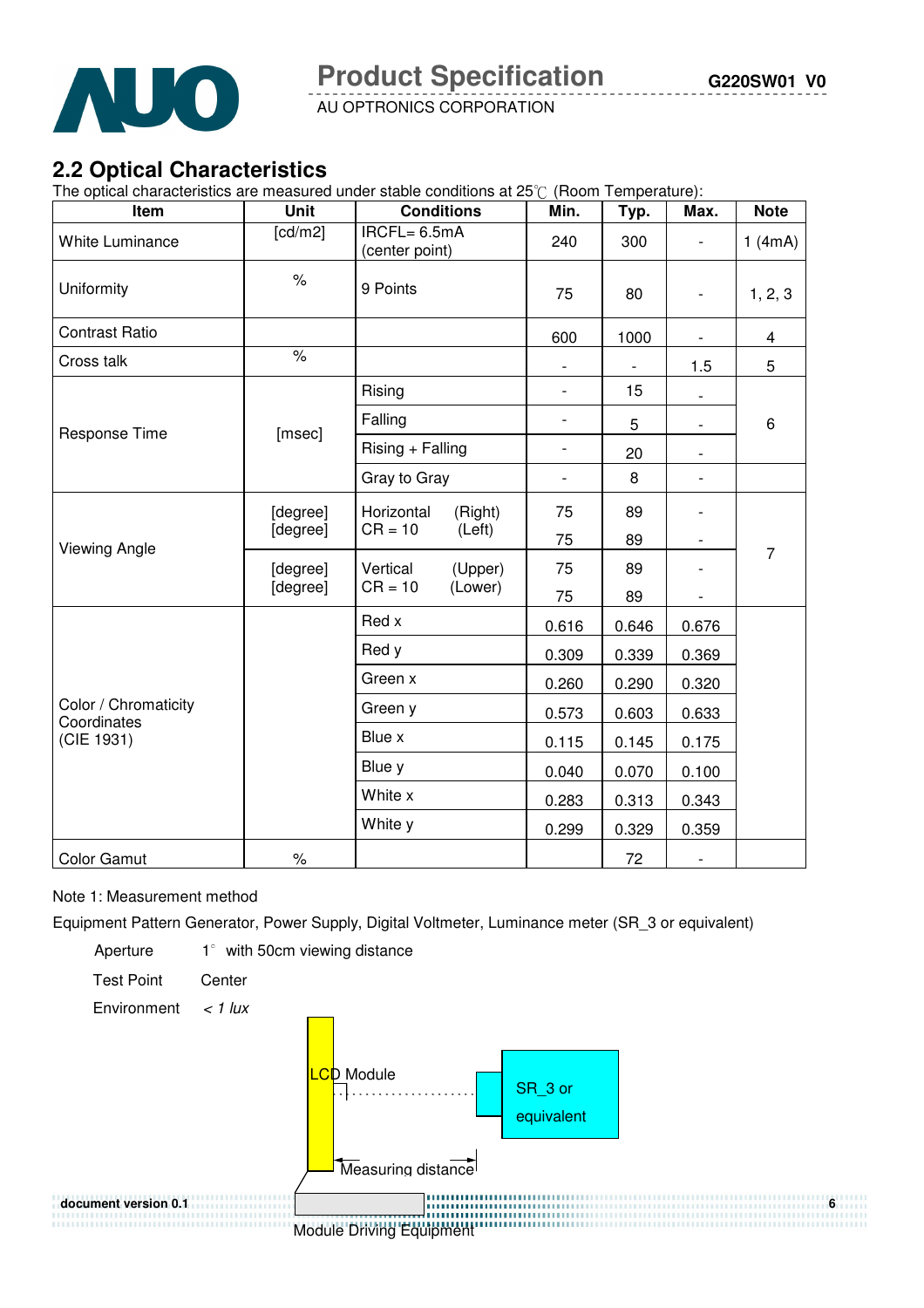

Note 2: Definition of 9 points position (Display active area : 304.128(H) x 228.096(V))



Note 3: The luminance uniformity of 9 points is defined by dividing the minimum luminance values by the maximum test point luminance

Minimum Brightness of nine points

$$
\delta_{W9} = \frac{}{\text{Maximum Brightness of nine points}}
$$

Note  $4:$  Definition of contrast ratio (CR):

Contrast ratio  $(CR)$ = Brightness on the "White" state Brightness on the "Black" state

Note  $5$  : Definition of cross talk (CT)

 $CT = | YB - YA | / YA \times 100 (%)$ Where

YA = Luminance of measured location without gray level 0 pattern (cd/m2) YB = Luminance of measured location with gray level 0 pattern (cd/m2)



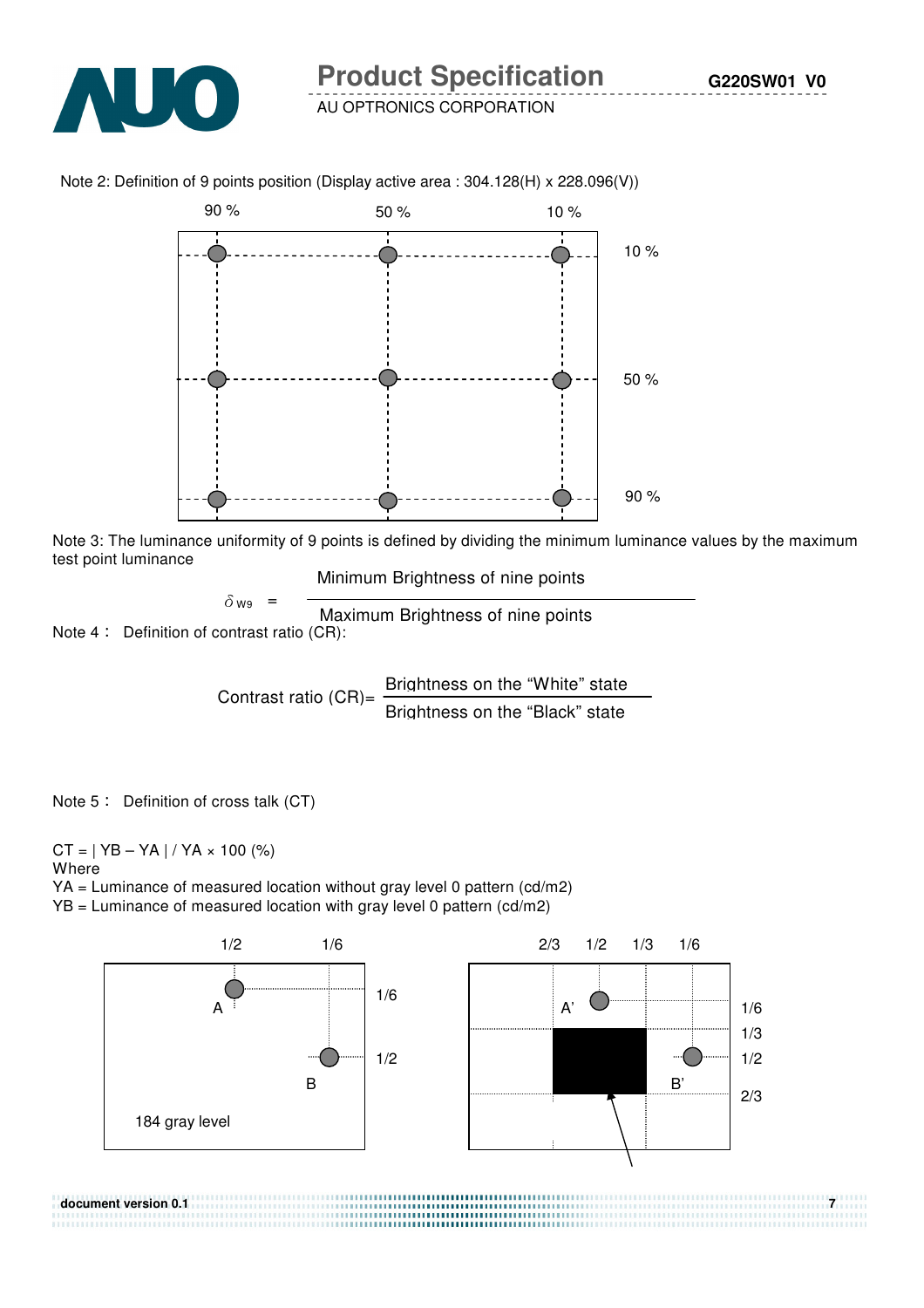

Note 6: Definition of response time:

The output signals of photo detector are measured when the input signals are changed from "White" to "Black" (falling time) and from "Black" to "White" (rising time), respectively. The response time interval is between 10% and 90% of amplitudes. Please refer to the figure as below.



Note 7: Definition of viewing angle

document version 0.1

Viewing angle is the measurement of contrast ratio  $\geq$  10, at the screen center, over a 180° horizontal and 180° vertical range (off-normal viewing angles). The 180° viewing angle range is broken down as below: 90° (θ) horizontal left and right, and 90° (Φ) vertical high (up) and low (down). The measurement direction is typically perpendicular to the display surface with the screen rotated to its center to develop the desired measurement viewing angle.

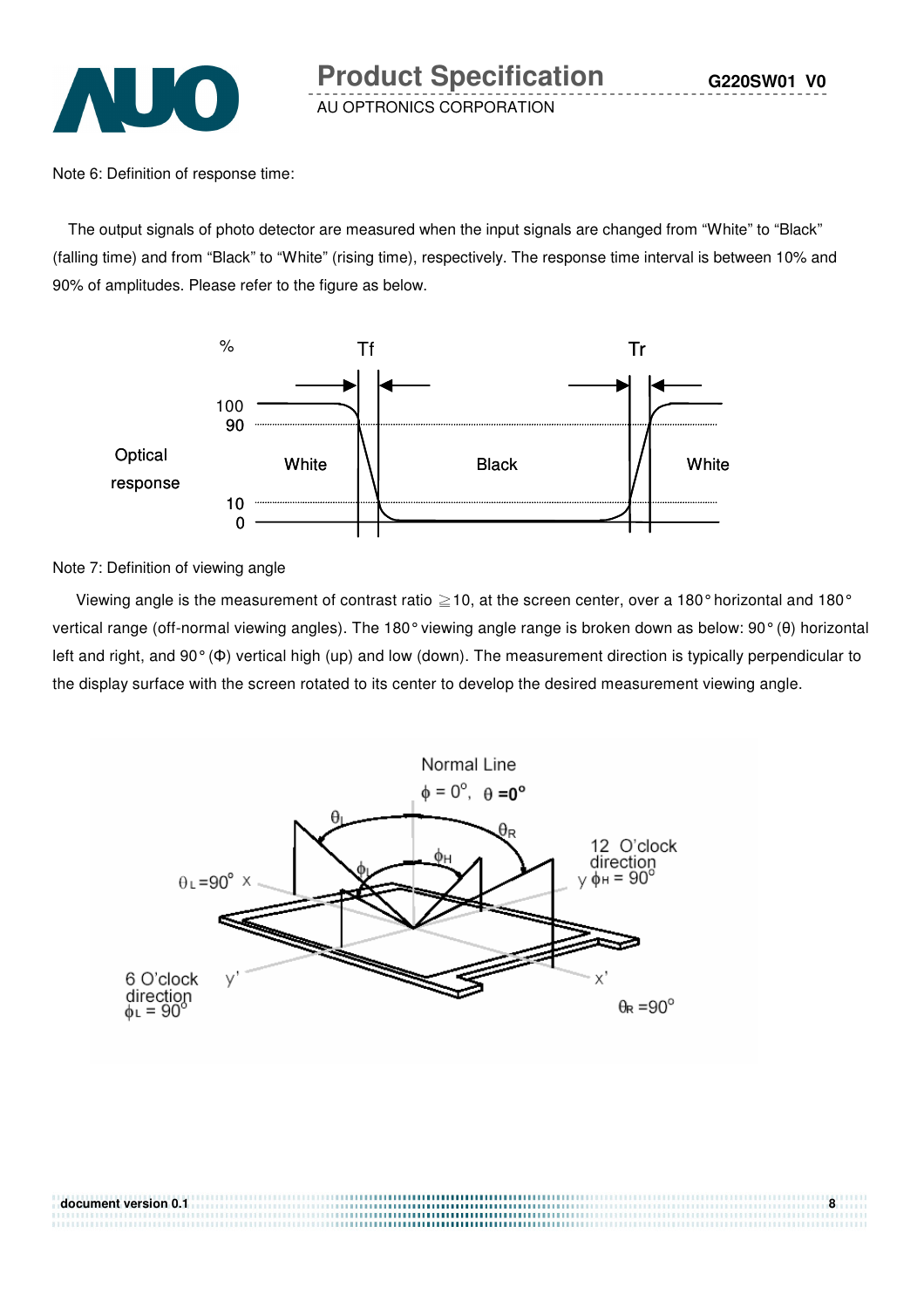

## **3. Functional Block Diagram**

The following diagram shows the functional block of the 22 inches wide Color TFT-LCD Module:



LVDS Connector: JAE (FI-XB30SRL-HF11) or equivalent.<br>Lamp Connector: Socket type (YEONHO 3500IHS-02L) or equivalent.

| document version 0.1 |  |
|----------------------|--|
|                      |  |
|                      |  |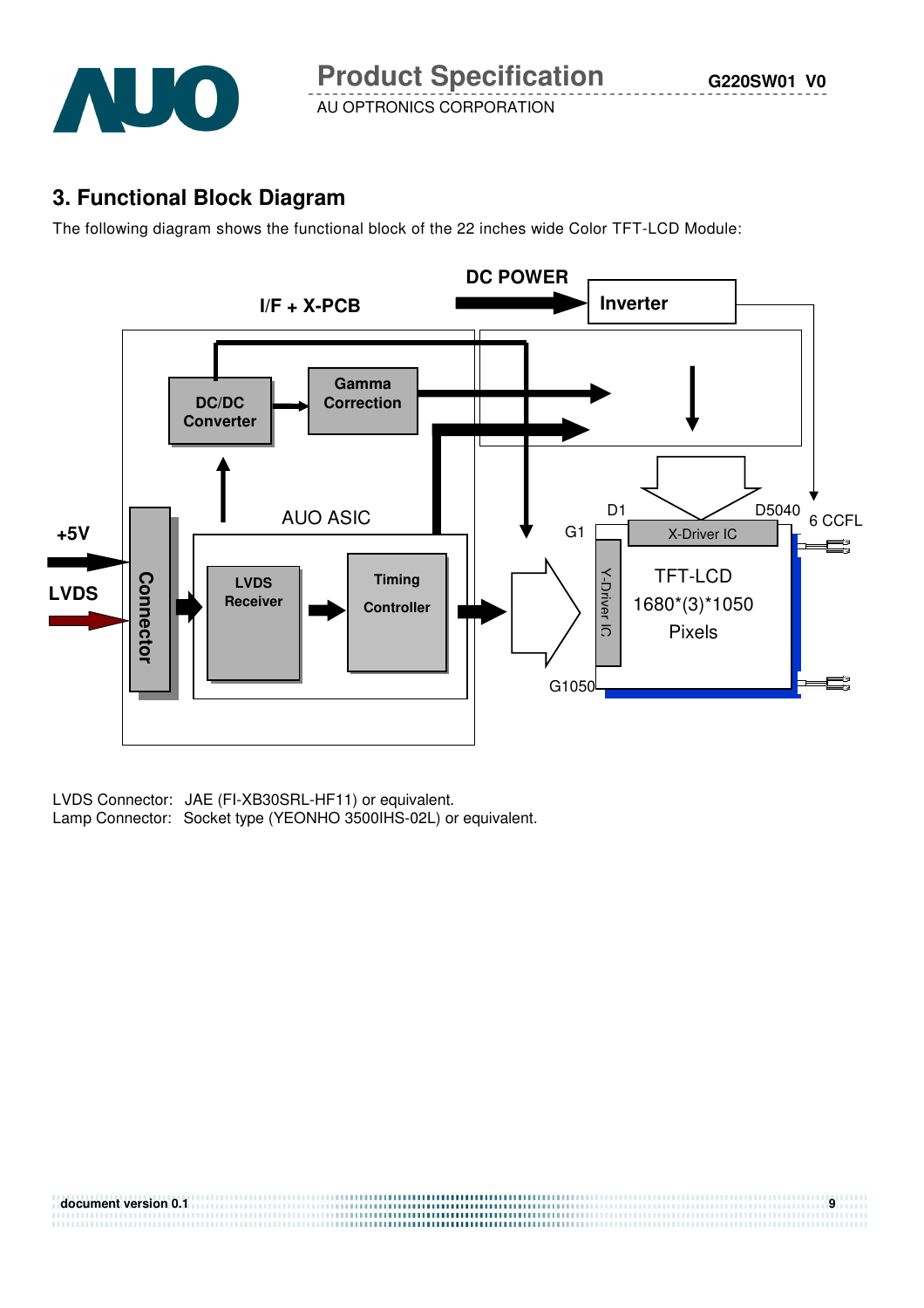

### **4. Absolute Maximum Ratings**

# **4.1 Absolute Ratings of TFT LCD Module**

| ltem                    | Svmbol | Min                | Max      | Unit   |
|-------------------------|--------|--------------------|----------|--------|
| Logic/LCD Drive Voltage | /DC    | ה ר<br>- 1<br>`ບ.ບ | ∽<br>… ∪ | `Volt1 |

# **4.2 Absolute Ratings of Environment**

| <b>Item</b>                  | Symbol     | Min   | Max | Unit                                    |
|------------------------------|------------|-------|-----|-----------------------------------------|
| <b>Operating Temperature</b> | TOP        |       | +50 | $\mathsf{I}^\circ\mathsf{C} \mathsf{I}$ |
| <b>Operation Humidity</b>    | <b>HOP</b> | 5     | 90  | [%RH]                                   |
| Storage Temperature          | TST        | $-20$ | +60 | $\mathop{\rm l}{\rm ^oCl}$              |
| <b>Storage Humidity</b>      | HST        |       | 90  | [%RH]                                   |

Note: Maximum Wet-Bulb should be  $39^{\circ}$ C and no condensation.



**document version 0.1** 10

,,,,,,,,,,,,,,,,,,,,,,,,,,,,,,,,,,,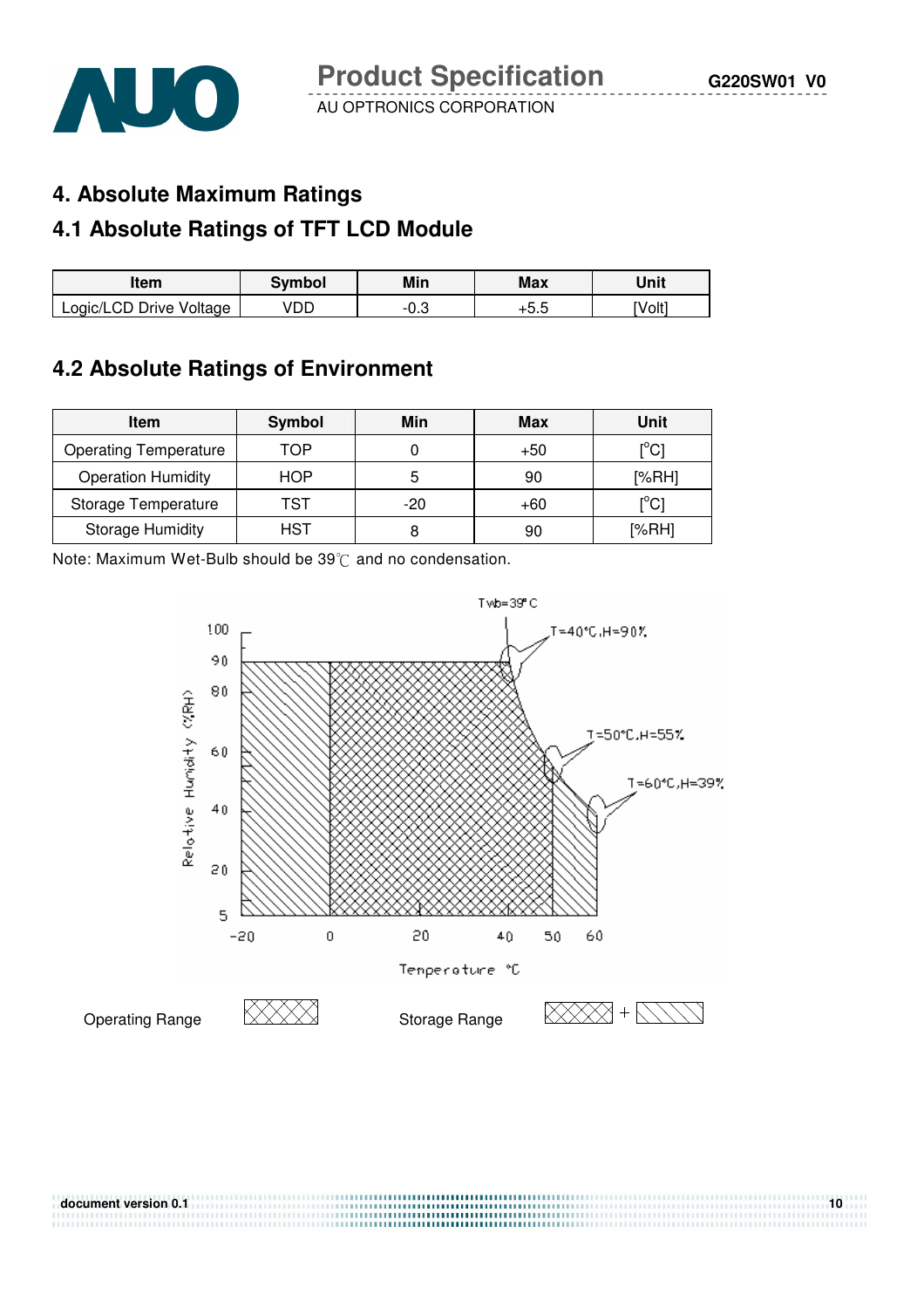

**5. Electrical Characteristics** 

# **5.1 TFT LCD Module**

## **5.1.1 Power Specification**

| Symbol     | <b>Parameter</b>           | Min | <b>Typ</b>               | <b>Max</b> | <b>Units</b> | <b>Remark</b>                           |
|------------|----------------------------|-----|--------------------------|------------|--------------|-----------------------------------------|
| <b>VDD</b> | Logic/LCD Drive<br>Voltage | 4.5 | 5.0                      | 5.5        | [Volt]       | ±10%                                    |
| <b>IDD</b> | <b>VDD Current</b>         |     | 1300                     | TBD        | [mA]         | VDD= 5.0V, All White Pattern<br>At 60Hz |
| Irush      | <b>LCD Inrush Current</b>  |     | $\overline{\phantom{0}}$ | 3          | [A]          | Note 1                                  |
| <b>PDD</b> | <b>VDD Power</b>           |     | 6.5                      | TBD        | [Watt]       | VDD= 5.0V, All Black Pattern<br>At 60Hz |

#### Note 1: Measurement condition:



| document version 0.1 |  |
|----------------------|--|
|                      |  |
|                      |  |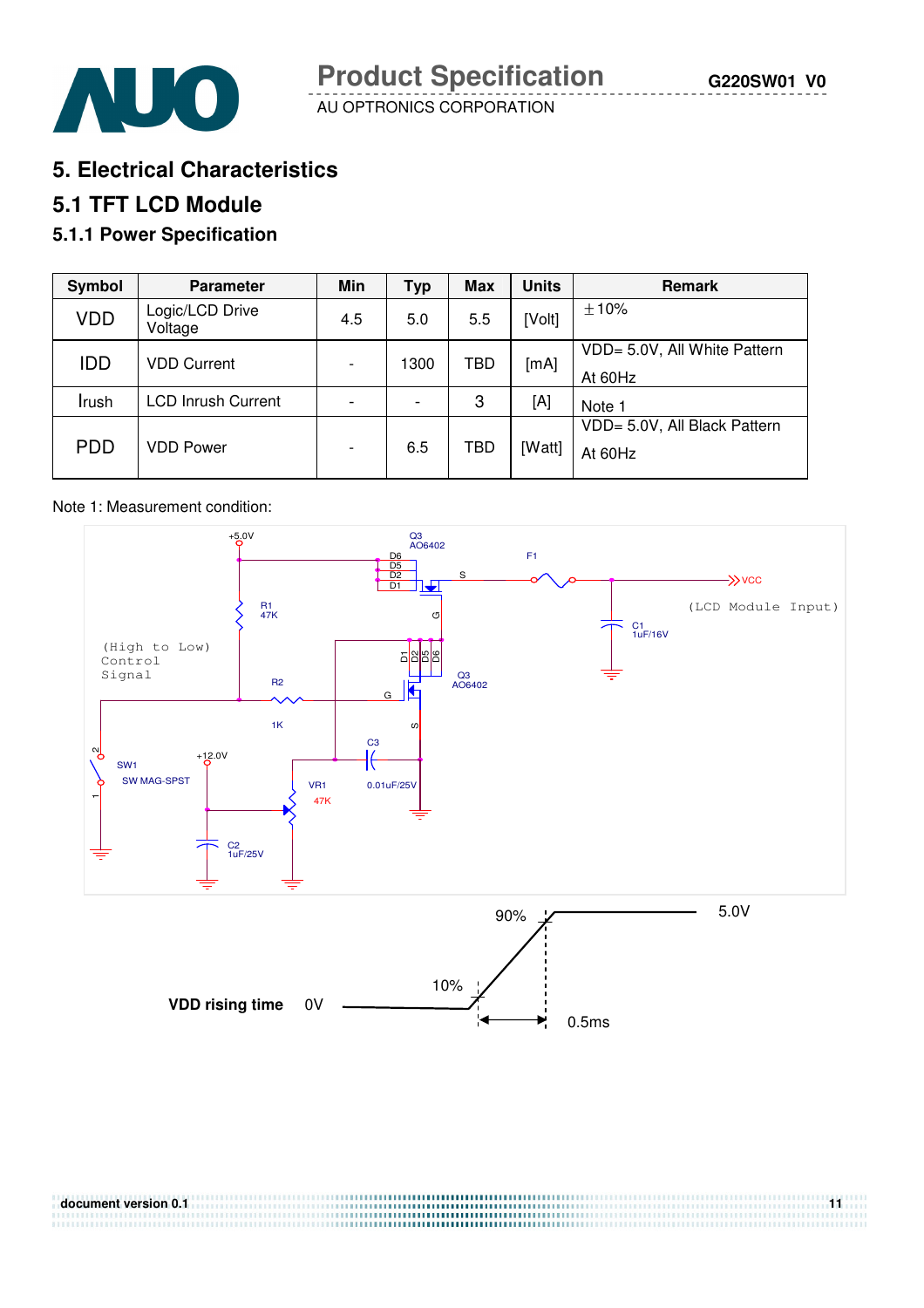

#### **5.1.2 Signal Electrical Characteristics**

Input signals shall be low or Hi-Z state when VDD is off.

| Symbol      | Item                                      | Min.                     | Typ. | Max. | Unit | Remark              |
|-------------|-------------------------------------------|--------------------------|------|------|------|---------------------|
| <b>VTH</b>  | Differential Input High Threshold         | $\overline{\phantom{0}}$ |      | 100  | [mV] | $VCM=1.2V$          |
| <b>VTL</b>  | Differential Input Low Threshold          | $-100$                   |      |      | [mV] | $VCM=1.2V$          |
| <b>VID</b>  | Input Differential Voltage                | 100                      | 400  | 600  | [mV] |                     |
| <b>VICM</b> | Differential Input Common Mode<br>Voltage | 0.3                      |      | 1.25 | [V]  | $VTH/VTL=\pm 100mV$ |

Note: LVDS Signal Waveform.



| document version 0.1 |  |
|----------------------|--|
|                      |  |
|                      |  |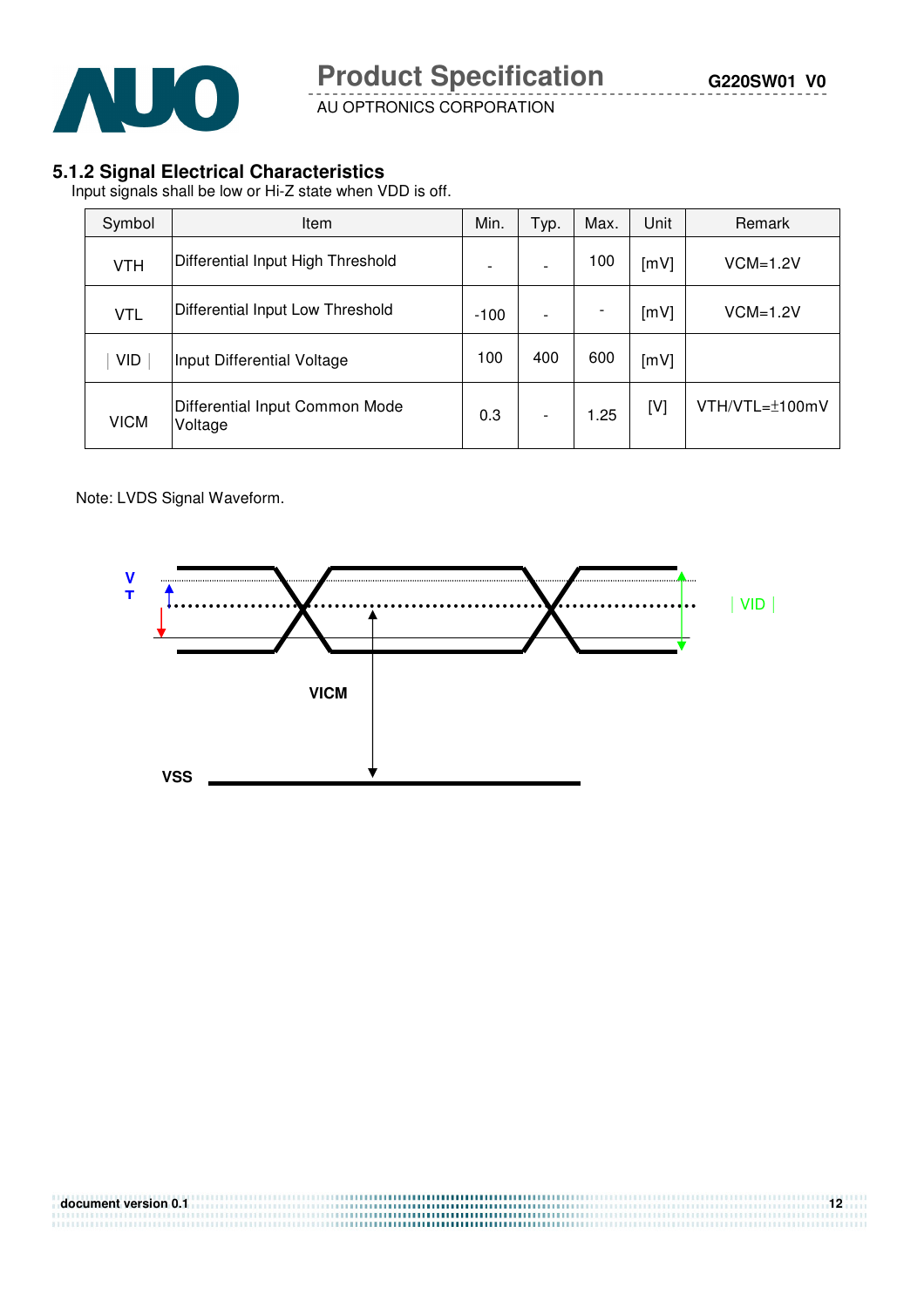

**5.2 Backlight Unit** 

#### **5.2.1 Parameter guideline for CCFL**

Following characteristics are measured under a stable condition using an inverter at 25°C (Room Temperature):

AU OPTRONICS CORPORATION

| Symbol                                                              | <b>Parameter</b>              | Min.                     | Typ.   | Max. | Unit          | <b>Remark</b>                                         |
|---------------------------------------------------------------------|-------------------------------|--------------------------|--------|------|---------------|-------------------------------------------------------|
| <b>IRCFL</b>                                                        | <b>CCFL Operation Current</b> | 3                        | 6.5    |      | [mA]<br>rms   | $(Ta=25^{\circ}C)$ Note 1                             |
| <b>FCFL</b>                                                         | <b>CCFL Frequency</b>         | 40                       | 50     | 60   | [KHz]         | $(Ta=25^{\circ}C)$ Note 2                             |
| ViCFL (0 <sup>o</sup> C)<br>(reference)                             | <b>CCFL Ignition Voltage</b>  |                          | 1440   | 1730 | [Volt]<br>rms | $(Ta=0^{\circ}C)$                                     |
| <b>ViCFL</b><br>$(25^{\circ}C)$<br>(reference)                      | <b>CCFL Ignition Voltage</b>  | $\overline{\phantom{a}}$ | 1200   | 1440 | [Volt]<br>rms | $(Ta=25^{\circ}C)$                                    |
| <b>VCFL</b>                                                         | <b>CCFL Operation Voltage</b> |                          | 830    | 913  | [Volt]<br>rms | $(Ta=25^{\circ}C)$<br>IRCFL=6.5mA<br>$VCFL = Typt10%$ |
| <b>CCFL Power consumption</b><br><b>PCFL</b><br>(inverter excluded) |                               |                          | 32.4   |      | [Watt]        | $(Ta=25^{\circ}C)$ Note 3, 5<br>IRCFL=6.5mA           |
| Lamp Life                                                           |                               | 40,000                   | 50,000 |      | <b>Hrs</b>    | $(Ta=25^{\circ}C)$ Note 4<br>$IRCFL = 6.5mA$          |

Note 1: IRCFL is defined as the return current of an inverter. (In Figure. 1)



(Figure. 1: Measurement of return current)

 A stable IRCFL is a current without flicker or biasing waveform provided by inverter that ensures the backlight perform to its specification. The ideal sine waveform should be symmetric in positive and negative polarities and the asymmetry rate of the inverter waveform should be below 10%.

**document version 0.1 13** 

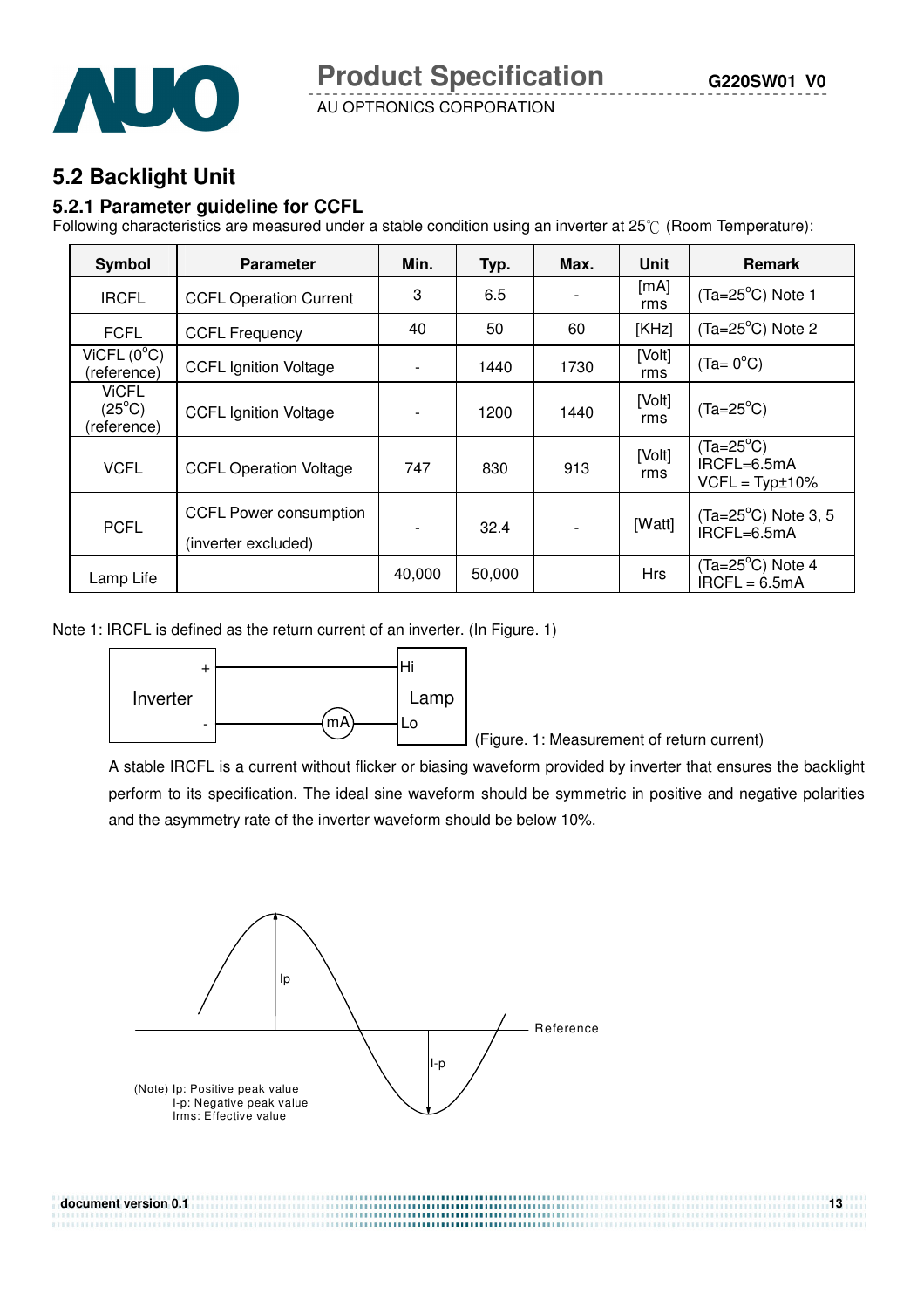

**Product Specification** 

AU OPTRONICS CORPORATION

DC Bias =  $(|$  lp - l-p| / lrms  $) \times 100 \%$  <10%

Crest Factor =  $\ln$  or (I-p) / Irms should have the range within 1.414  $\pm$  10%

 It is recommended to use the inverter with detection circuit ( ie: balance and protection circuit) to avoid overvoltage, overcurrent, or mismatching waveform.

Note 2: CCFL frequency should be carefully determined to avoid interference between inverter and TFT LCD. Higher frequency will induce higher leakage current and further impact lamp life.

Note 3: Calculation value for reference (IRCFLxVCFLx6=PCFL).

Note 4: The definition of lamp life means when any of following conditions happen:

- a) Luminance falls to 50% or less of the initial value.
- b) Normal lighting is no more available (flickering, pink lighting, no lighting, etc.)
- c) Lamp voltage or lighting start voltage exceeds the specified value.

Lamp life time shortens according to

- a) Placing methodology: mercury is unevenly distributed in portrait mounting
- b) Environmental condition: low temperature reduces the presence of mercury vapor, which results in approximately lamp life of 1,000 hours
- c) CCFL surface temperature: Presence of gradient in lamp surface temperature causes uneven mercury migration
- d) Inverter design: its resonance capacitor should be fine-tuned with the impedance of CCFL
- e) Over driving current ( > TBD mA) shortens lamp life time dramatically.

Note 5: The display is with 6 lamps design, and the CCFL current in above table refers to each lamp.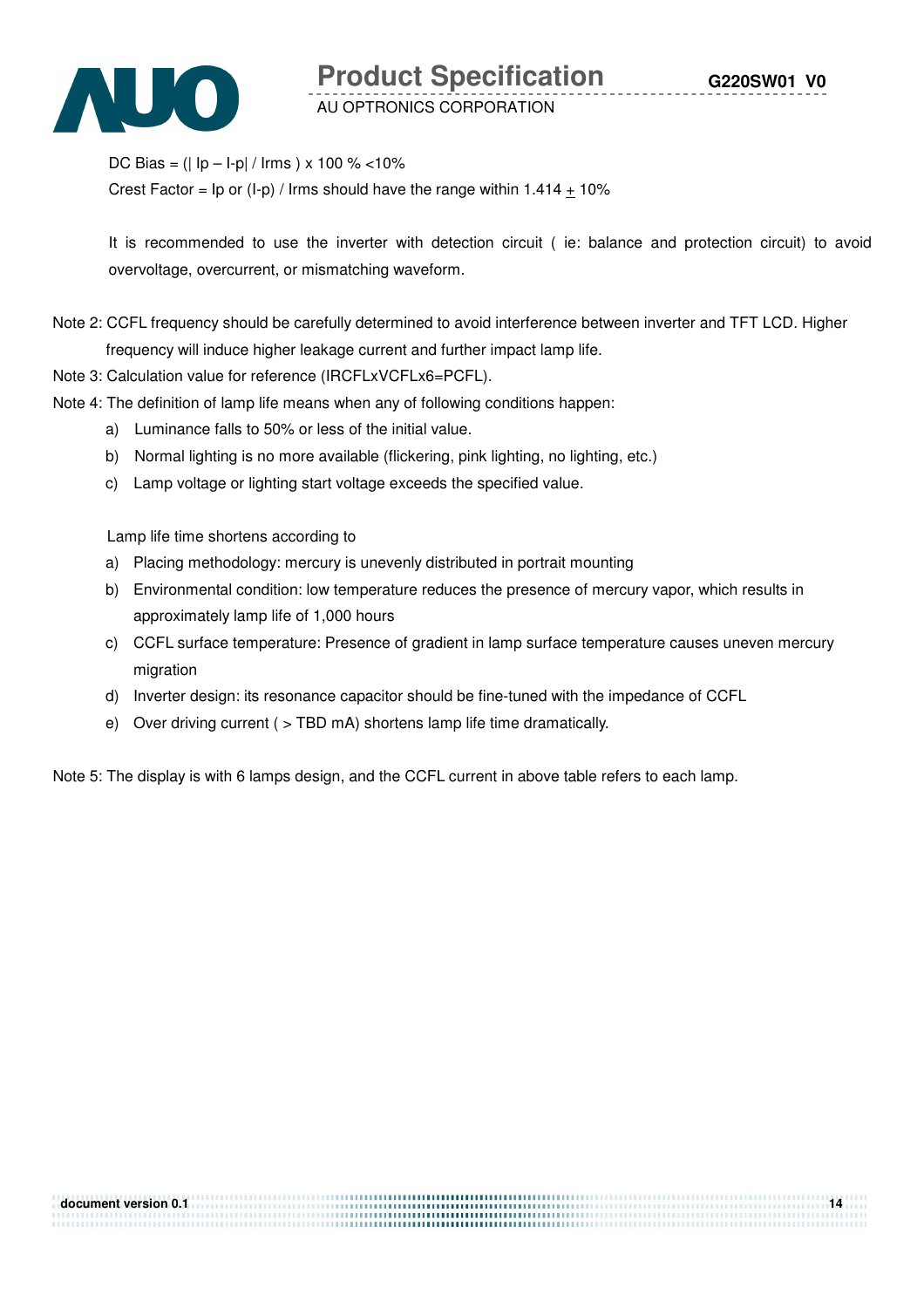



# **6. Signal Characteristic**

## **6.1 Pixel Format Image**

Following figure shows the relationship of the input signals and LCD pixel format.

| 1 |        | 2                  |         |                 |     |  |  |  |  |  |        |     |                                   |
|---|--------|--------------------|---------|-----------------|-----|--|--|--|--|--|--------|-----|-----------------------------------|
|   |        |                    |         |                 |     |  |  |  |  |  |        |     |                                   |
|   |        |                    |         |                 |     |  |  |  |  |  |        |     |                                   |
|   |        |                    |         |                 |     |  |  |  |  |  |        |     |                                   |
|   |        |                    |         |                 |     |  |  |  |  |  |        |     |                                   |
|   |        |                    |         |                 |     |  |  |  |  |  |        |     |                                   |
|   |        |                    |         |                 |     |  |  |  |  |  |        |     | $\mathsf B$                       |
|   | R<br>R | G B <br>$G \mid B$ | R <br>R | $G \setminus B$ | G B |  |  |  |  |  | R<br>R | G B | 1679 1680<br>$G$ B R $G$ B<br>R G |

**document version 0.1 15**<br>**document version 0.1**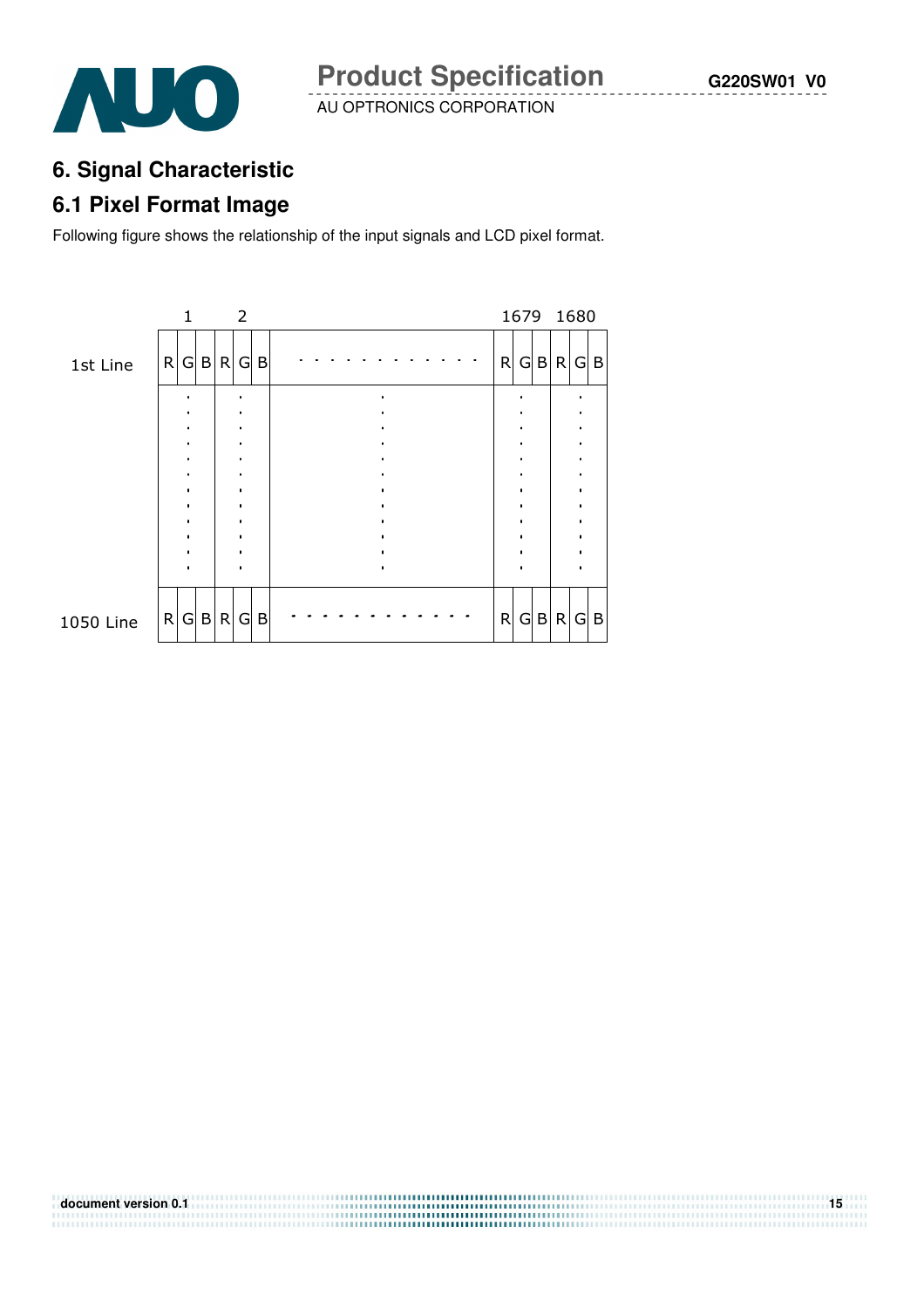

# **6.2 Signal Description**

The module using a pair of LVDS receiver SN75LVDS82(Texas Instruments) or compatible. LVDS is a differential signal technology for LCD interface and high speed data transfer device. Transmitter shall be SN75LVDS83(negative edge sampling) or compatible**.** The first LVDS port(RxOxxx) transmits odd pixels while the second LVDS port(RxExxx) transmits even pixels.

|             | <b>PIN # SIGNAL NAME</b> | <b>DESCRIPTION</b>                                                       |
|-------------|--------------------------|--------------------------------------------------------------------------|
| 1           | RxOIN0-                  | Negative LVDS differential data input (Odd data)                         |
| $\mathbf 2$ | RxOIN0+                  | Positive LVDS differential data input (Odd data)                         |
| 3           | RxOIN1-                  | Negative LVDS differential data input (Odd data)                         |
| 4           | RxOIN1+                  | Positive LVDS differential data input (Odd data)                         |
| 5           | RxOIN2-                  | Negative LVDS differential data input (Odd data, H-Sync, V-Sync, DSPTMG) |
| 6           | RxOIN2+                  | Positive LVDS differential data input (Odd data, H-Sync, V-Sync, DSPTMG) |
| 7           | <b>GND</b>               | Power Ground                                                             |
| 8           | RxOCLKIN-                | Negative LVDS differential clock input (Odd clock)                       |
| 9           | RxOCLKIN+                | Positive LVDS differential clock input (Odd clock)                       |
| 10          | RxOIN3-                  | Negative LVDS differential data input (Odd data)                         |
| 11          | RxOIN3+                  | Positive LVDS differential data input (Odd data)                         |
| 12          | RxEIN0-                  | Negative LVDS differential data input (Even data)                        |
| 13          | RxEIN0+                  | Positive LVDS differential data input (Even data)                        |
| 14          | <b>GND</b>               | Power Ground                                                             |
| 15          | RxEIN1-                  | Positive LVDS differential data input (Even data)                        |
| 16          | $RxEIN1+$                | Negative LVDS differential data input (Even data)                        |
| 17          | <b>GND</b>               | Power Ground                                                             |
| 18          | RxEIN2-                  | Negative LVDS differential data input (Even data)                        |
| 19          | RxEIN2+                  | Positive LVDS differential data input (Even data)                        |
| 20          | RxECLKIN-                | Negative LVDS differential clock input (Even clock)                      |
| 21          | RxECLKIN+                | Positive LVDS differential clock input (Even clock)                      |
| 22          | RxEIN3-                  | Negative LVDS differential data input (Even data)                        |
| 23          | RxEIN3+                  | Positive LVDS differential data input (Even data)                        |
| 24          | <b>GND</b>               | Power Ground                                                             |
| 25          | <b>NC</b>                | No contact (For AUO test only)                                           |
| 26          | <b>NC</b>                | No contact (For AUO test only)                                           |
| 27          | <b>NC</b>                | No contact (For AUO test only)                                           |
| 28          | <b>VCC</b>               | +5.0V Power Supply                                                       |
| 29          | <b>VCC</b>               | +5.0V Power Supply                                                       |
| 30          | <b>VCC</b>               | +5.0V Power Supply                                                       |

**document version 0.1 16 <b>a**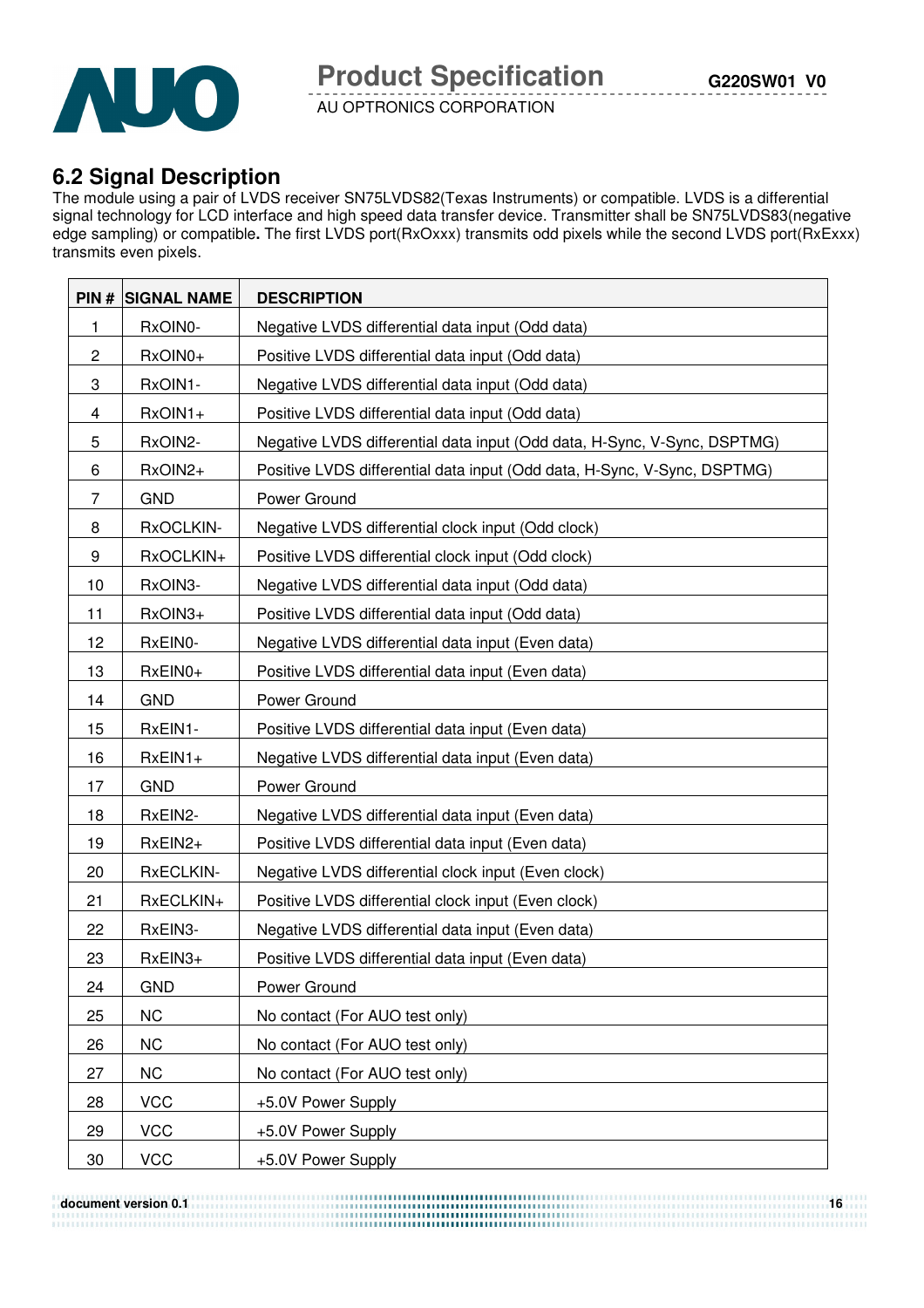

Note1: Start from left side



Note2: Input signals of odd and even clock shall be the same timing.

| document version 0.1 |  |
|----------------------|--|
|                      |  |
|                      |  |
|                      |  |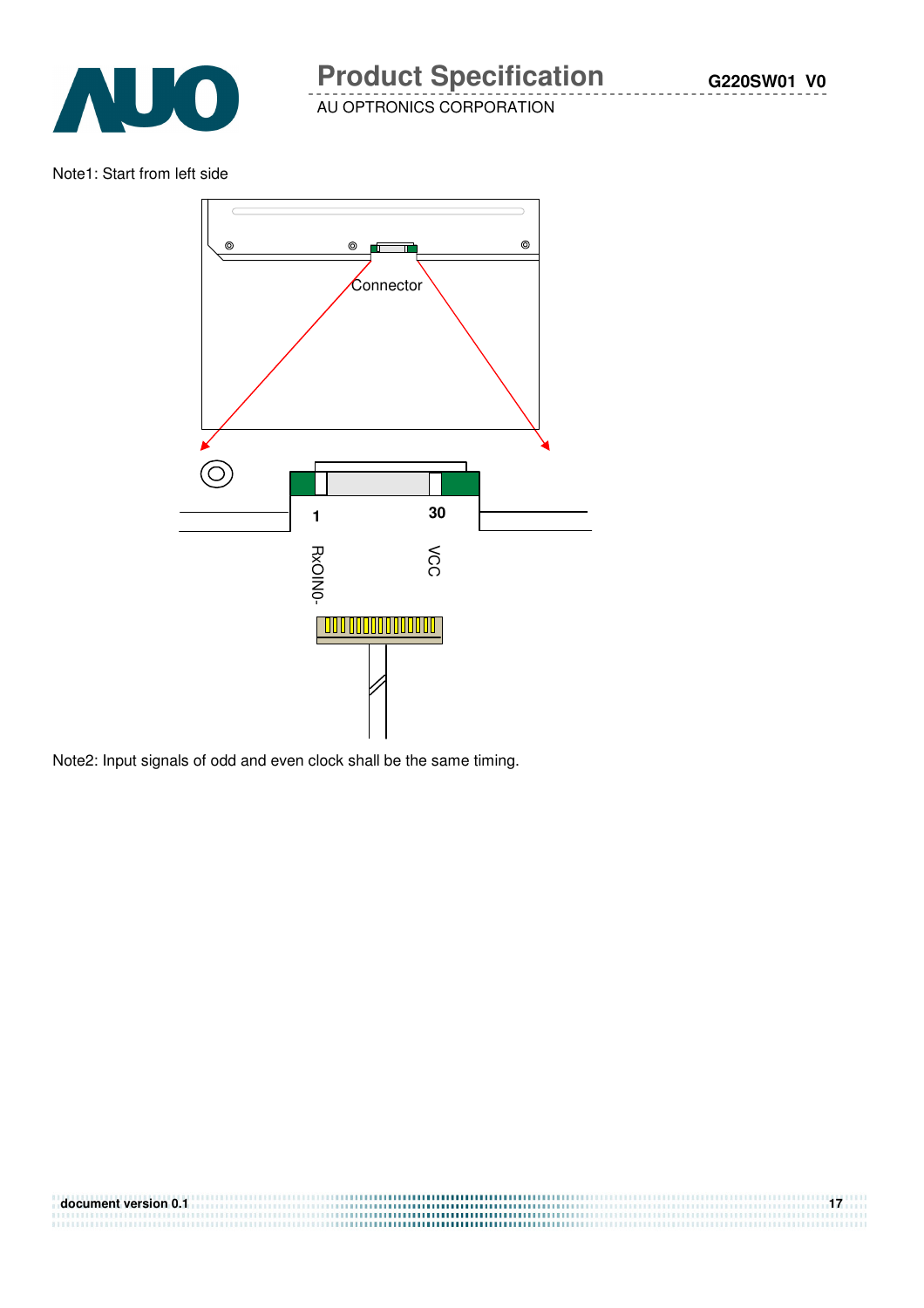

# **6.3 The Input Data Format**



 $ODD = 1<sup>st</sup>$  Pixel

Note1: 8-bits signal input. Note2: L:NS alike H:Thine alike

| document version 0.1 | 18 |
|----------------------|----|
|                      |    |
|                      |    |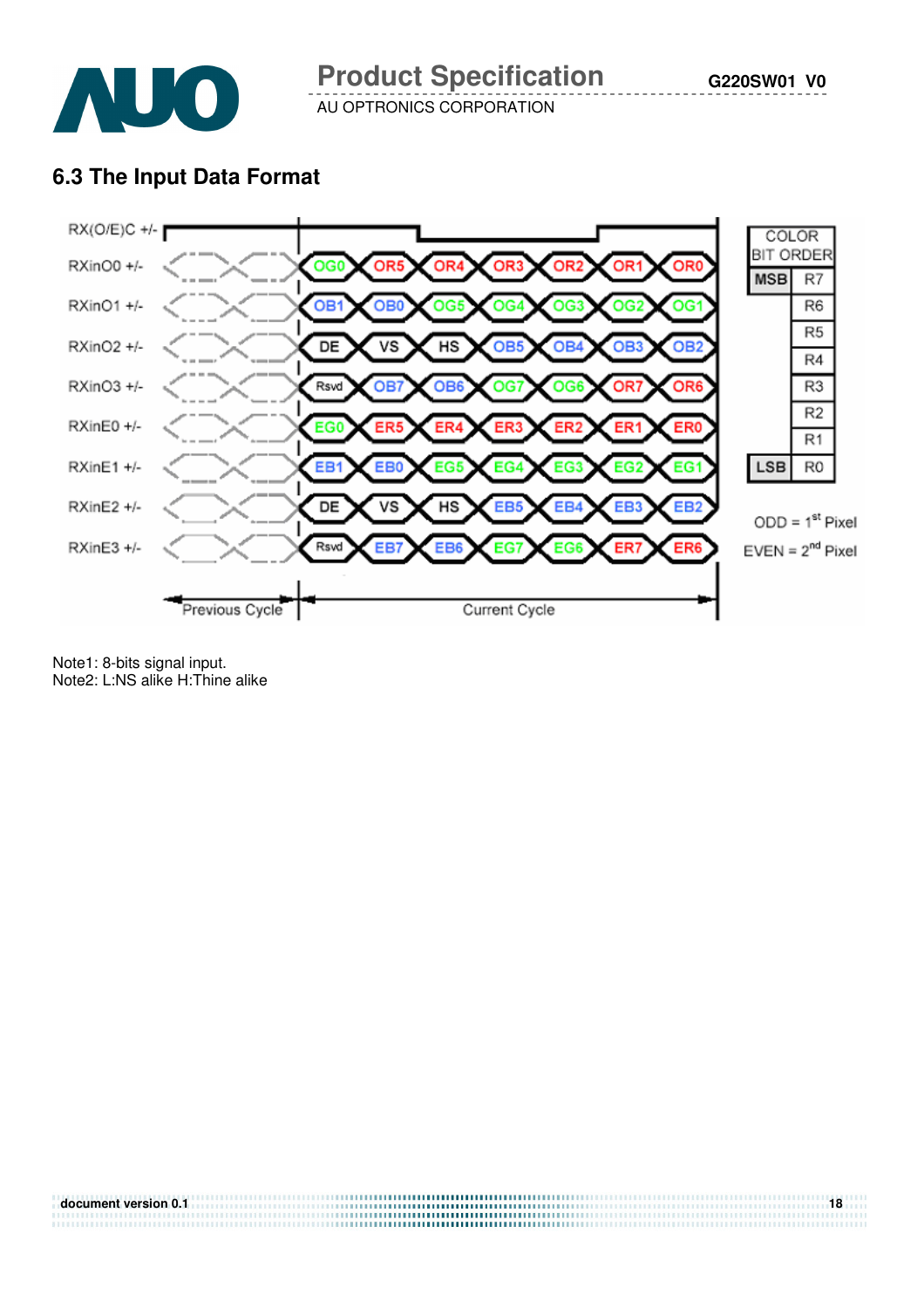## **6.4 Interface Timing**

#### **6.4.1 Timing Characteristics**

| <b>Signal</b>       | Item            | Symbol                  | Min  | <b>Typ</b> | <b>Max</b> | <b>Unit</b> |
|---------------------|-----------------|-------------------------|------|------------|------------|-------------|
| <b>Clock</b>        | Frequency       | $1/T_{Clock}$           | 60   | 72.1       | 85         | <b>MHz</b>  |
|                     | Period          | $T_{V}$                 | 1058 | 1066       | 2047       |             |
| Vertical<br>Section | Active          | T <sub>VD</sub>         | 1050 | 1050       | 1050       | T line      |
|                     | <b>Blanking</b> | $T_{VB}$                | 8    | 16         | 997        |             |
|                     | Period          | $\mathsf{T}_\mathsf{H}$ | 870  | 1128       | 2047       |             |
| Horizontal          | Active          | $T_{HD}$                | 840  | 840        | 840        | T clock     |
| Section<br>$\cdots$ | <b>Blanking</b> | Т <sub>нв</sub>         | 30   | 288        | 1207       |             |

Note: Frame rate is 60 Hz.

Note: DE mode only.

Note : Typical value refer to VESA STANDARD

### **6.4.2 Input Timing Diagram**

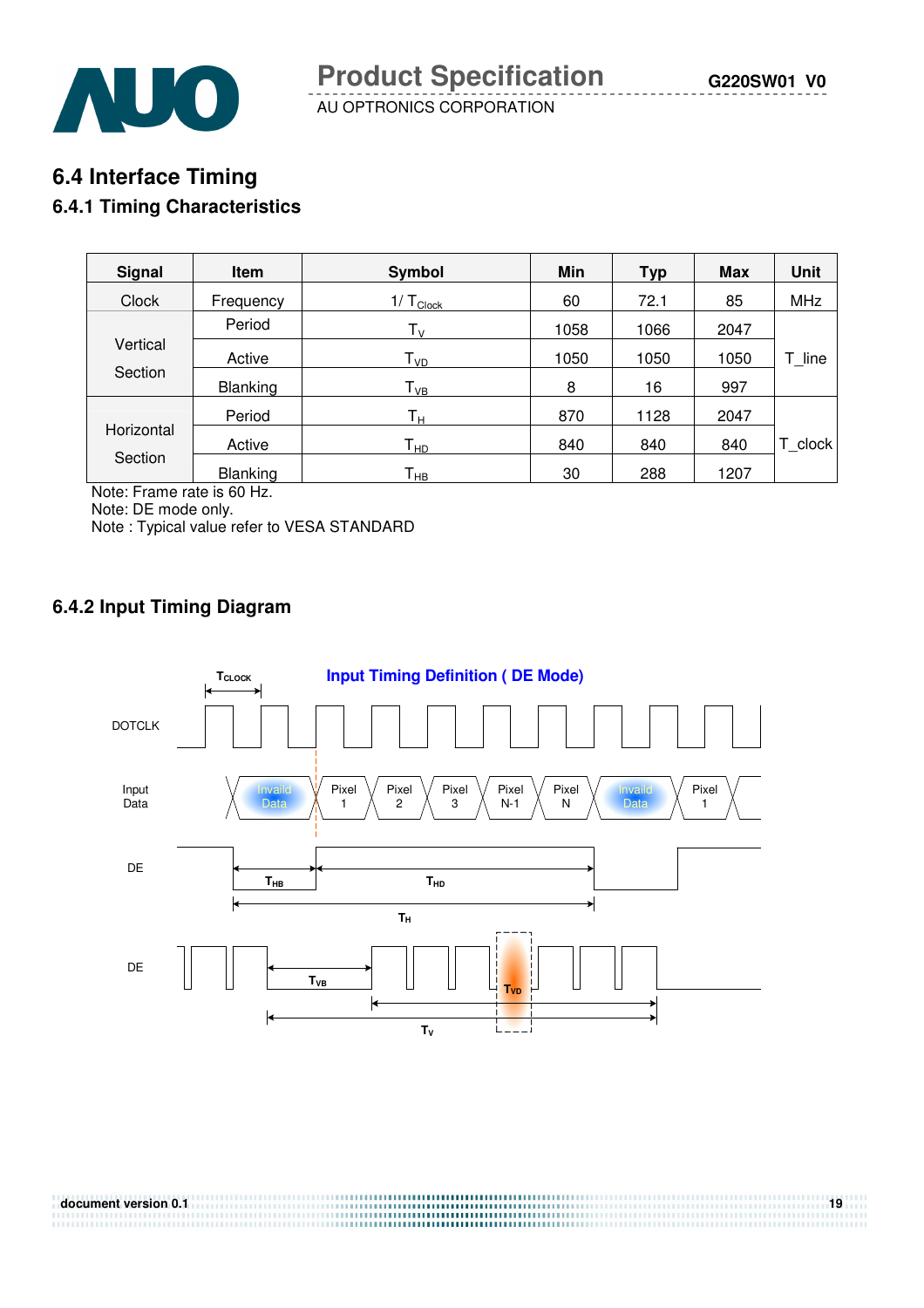

# **6.5 Power ON/OFF Sequence**

VDD power and lamp on/off sequence is as below. Interface signals are also shown in the chart. Signals from any system shall be Hi-Z state or low level when VDD is off.



### **Power ON/OFF sequence timing**

| <b>Parameter</b> | Min. | Typ.                         | Max. | <b>Units</b> |  |  |
|------------------|------|------------------------------|------|--------------|--|--|
| T <sub>1</sub>   | 0.5  | -                            | 10   | [ms]         |  |  |
| T <sub>2</sub>   | 0    | 40                           | 50   | [ms]         |  |  |
| T <sub>3</sub>   | 200  |                              |      | [ms]         |  |  |
| T <sub>4</sub>   | 200  | $\qquad \qquad \blacksquare$ |      | [ms]         |  |  |
| T <sub>5</sub>   | 0.5  | 16                           | 50   | [ms]         |  |  |
| T6               |      | -                            | 100  | [ms]         |  |  |
| T7               | 1000 |                              |      | [ms]         |  |  |

The above on/off sequence should be applied to avoid abnormal function in the display. Please make sure to turn off the power when you plug the cable into the input connector or pull the cable out of the connector.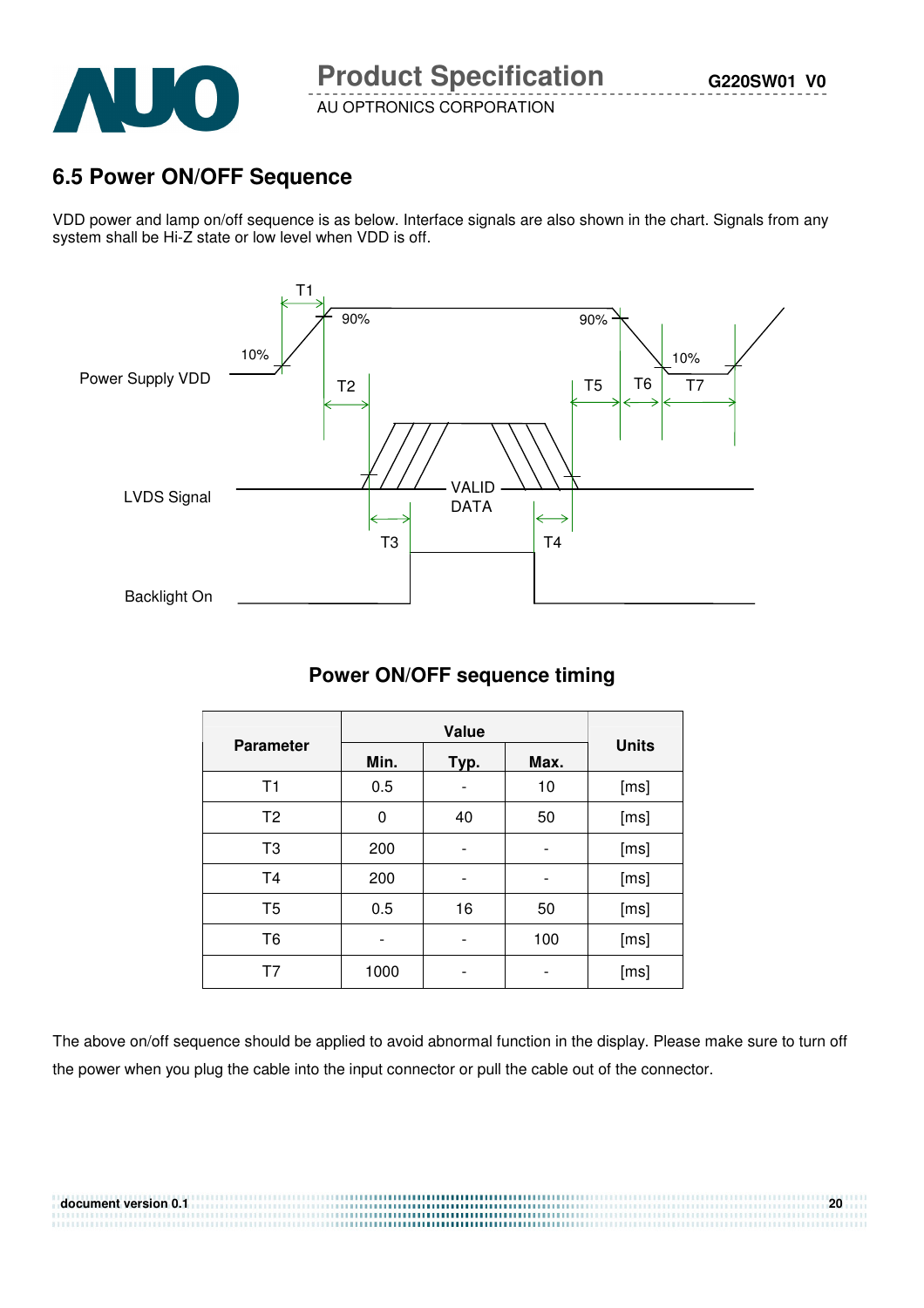

# **7. Connector & Pin Assignment**

Physical interface is described as for the connector on module. These connectors are capable of accommodating the following signals and will be following components.

# **7.1 TFT LCD Module: LVDS Connector**

| <b>Connector Name / Designation</b> | Interface Connector / Interface card       |
|-------------------------------------|--------------------------------------------|
| Manufacturer                        | LVDS: JAE or compatible                    |
| Type Part Number                    | LVDS: JAE (FI-XB30SRL-HF11) or equivalent. |
| <b>Mating Housing Part Number</b>   | FI-X30H (JAE) or compatible                |

| Pin#           | <b>Signal Name</b> | Pin#            | <b>Signal Name</b> |
|----------------|--------------------|-----------------|--------------------|
| 1              | RxOIN0-            | $\overline{2}$  | RxOIN0+            |
| 3              | RxOIN1-            | $\overline{4}$  | RxOIN1+            |
| 5              | RxOIN2-            | 6               | RxOIN2+            |
| $\overline{7}$ | <b>GND</b>         | 8               | RxOCLKIN-          |
| 9              | RxOCLKIN+          | 10              | RxOIN3-            |
| 11             | RxOIN3+            | 12 <sub>2</sub> | RxEIN0-            |
| 13             | RxEIN0+            | 14              | <b>GND</b>         |
| 15             | RxEIN1-            | 16              | $RxEIN1+$          |
| 17             | <b>GND</b>         | 18              | RxEIN2-            |
| 19             | $RxEIN2+$          | 20              | <b>RxECLKIN-</b>   |
| 21             | RxECLKIN+          | 22              | RxEIN3-            |
| 23             | RxEIN3+            | 24              | <b>GND</b>         |
| 25             | <b>NC</b>          | 26              | <b>NC</b>          |
| 27             | <b>NC</b>          | 28              | <b>VCC</b>         |
| 29             | <b>VCC</b>         | 30              | <b>VCC</b>         |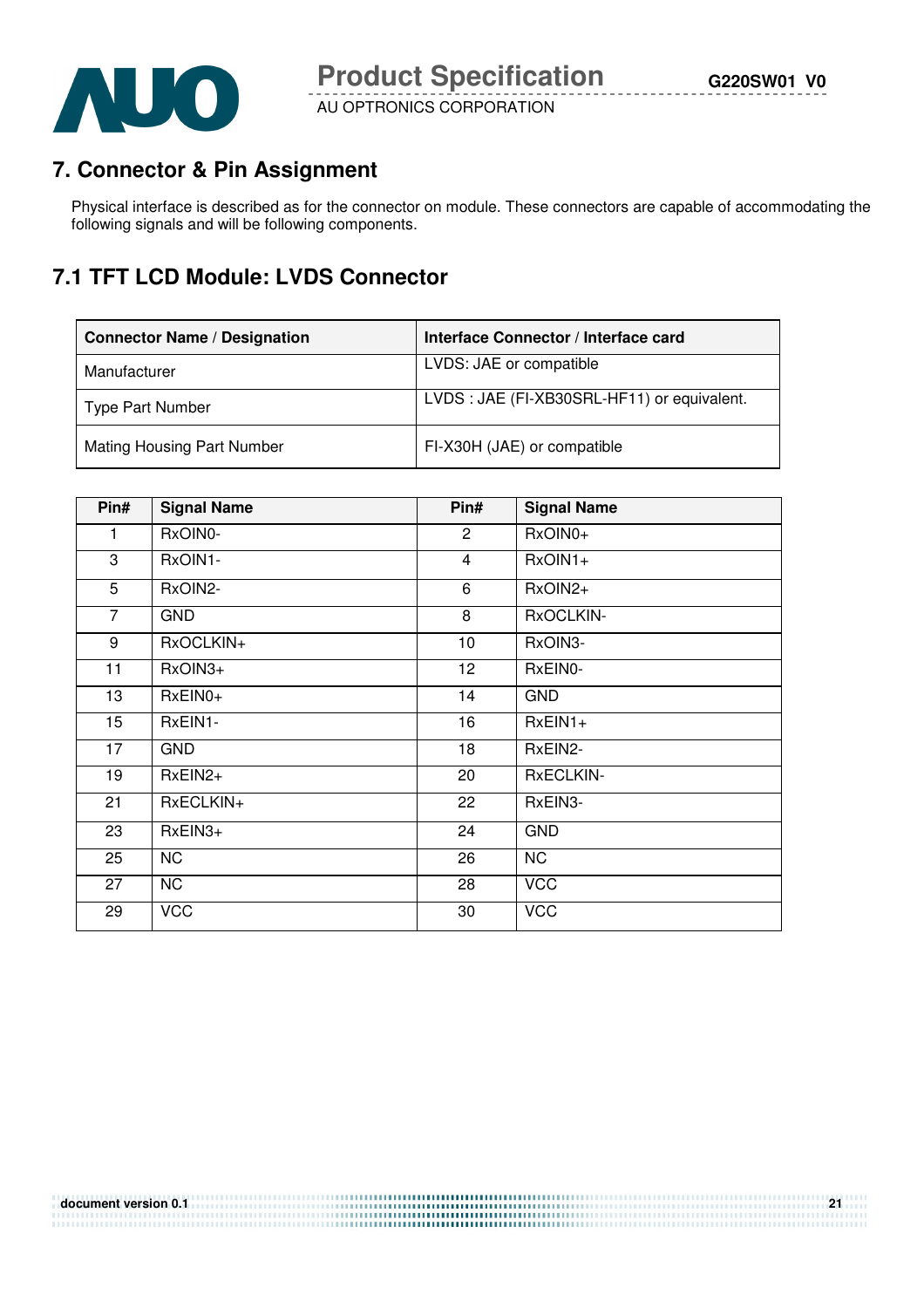

#### **7.1.1 Connector Illustration**



| document version 0.1 | 22 |
|----------------------|----|
|                      |    |
|                      |    |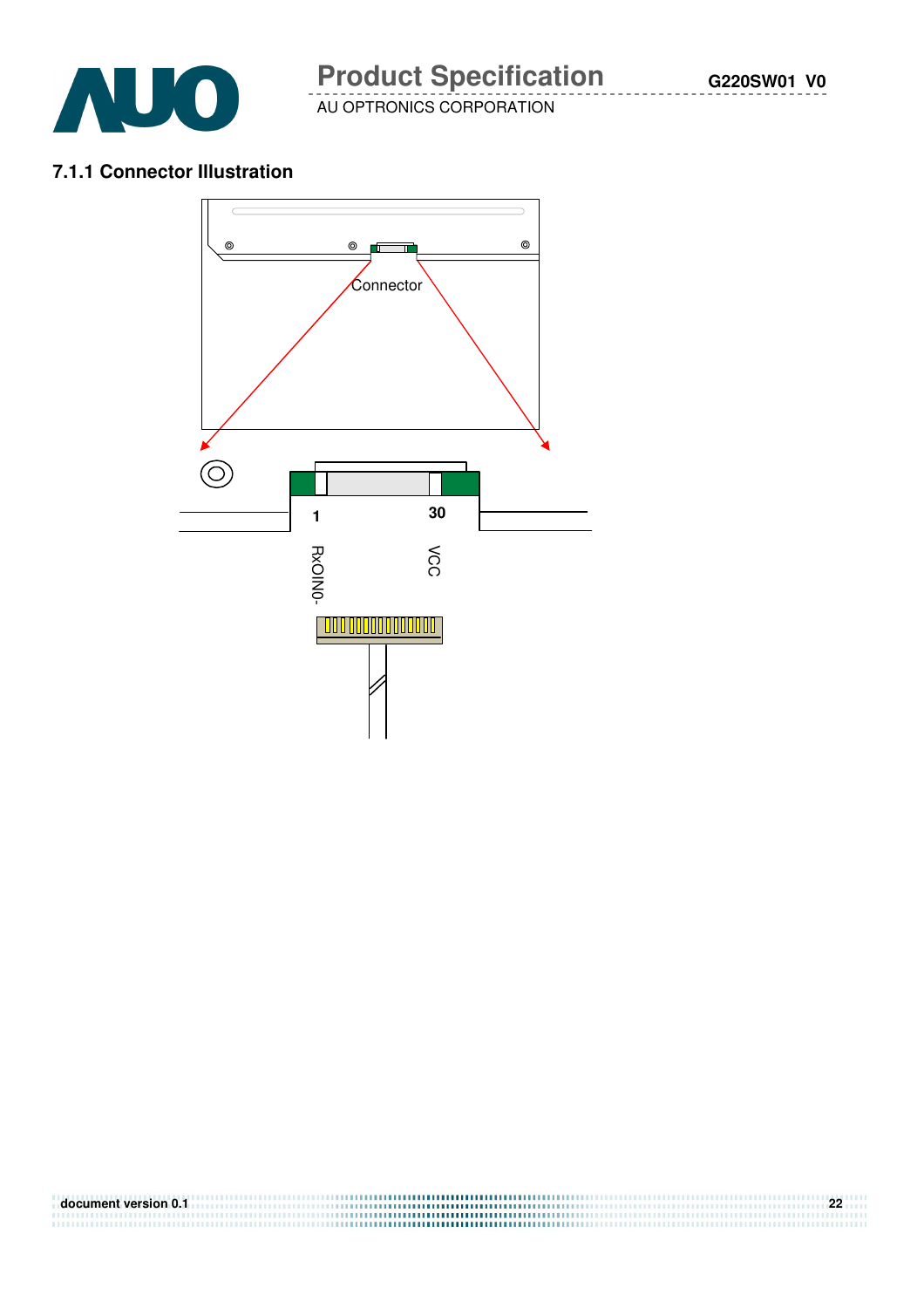

# **7.2 Backlight Unit: Lamp Connector**

| <b>Connector Name / Designation</b> | <b>Lamp Connector</b>            |
|-------------------------------------|----------------------------------|
| Manufacturer                        | YEONHO or compatible             |
| <b>Connector Model Number</b>       | YEONHO 3500IHS-02L or compatible |
| <b>Mating Model Number</b>          | TBD                              |

|       | Connector No.   | Pin No. | Color        | Function            |
|-------|-----------------|---------|--------------|---------------------|
| Upper | CN <sub>1</sub> |         | Sky Blue     | <b>High Voltage</b> |
|       |                 | 2       | <b>Black</b> | Ground              |
|       | CN <sub>2</sub> |         | Pink         | <b>High Voltage</b> |
|       |                 | 2       | White        | Ground              |
|       | CN <sub>3</sub> |         | White        | High Voltage        |
|       |                 | 2       | Gray         | Ground              |

|       | Connector No.   | Pin No. | Color        | Function            |  |
|-------|-----------------|---------|--------------|---------------------|--|
| Lower | CN <sub>4</sub> |         | Sky Blue     | High Voltage        |  |
|       |                 | 2       | <b>Black</b> | Ground              |  |
|       | CN <sub>5</sub> |         | Pink         | High Voltage        |  |
|       |                 | 2       | White        | Ground              |  |
|       | CN <sub>6</sub> |         | White        | <b>High Voltage</b> |  |
|       |                 | 2       | Gray         | Ground              |  |

Cable length:  $170 \pm 10$  mm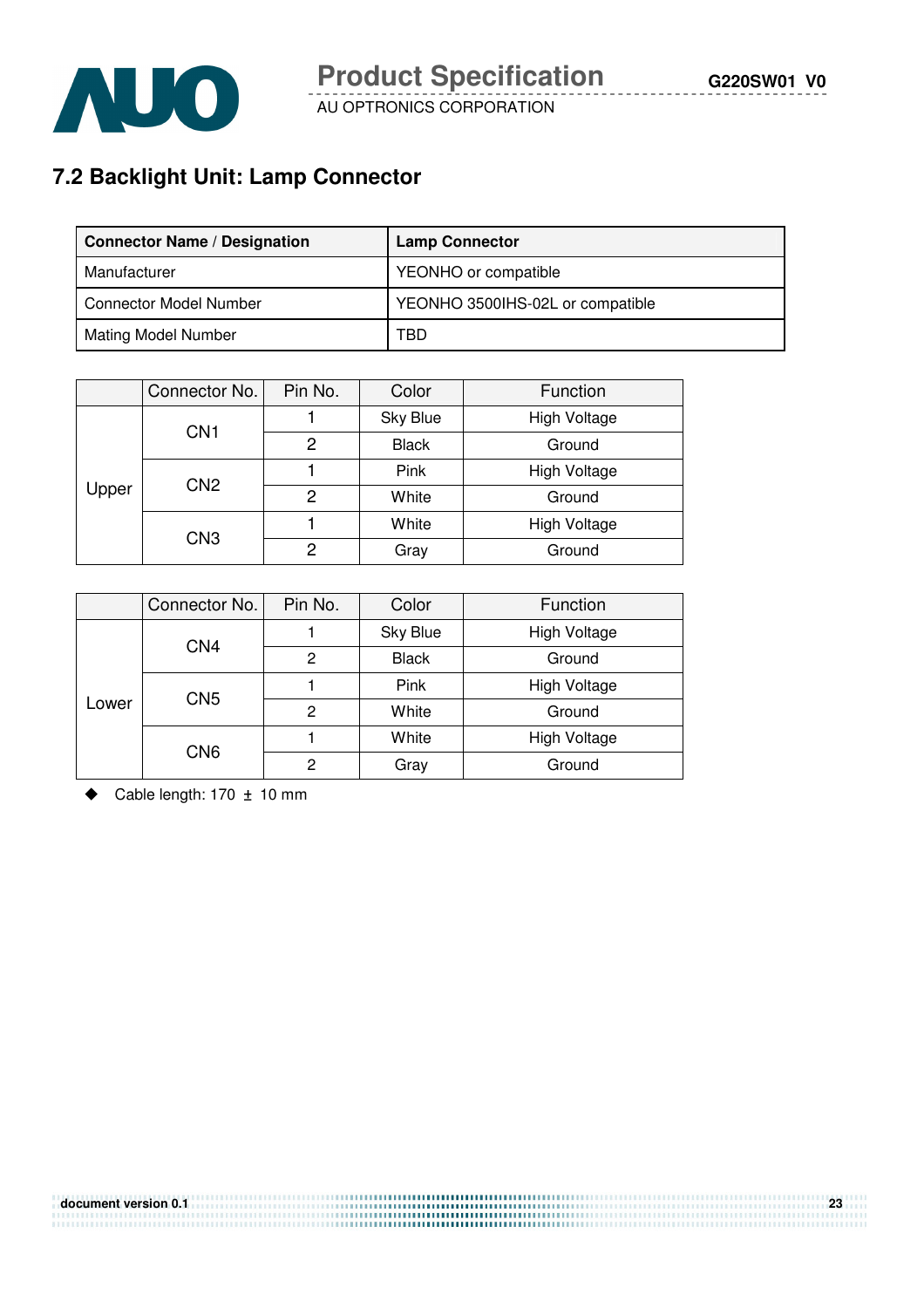

# **8. Reliability Test**

Environment test conditions are listed as following table.

| <b>Items</b>                      | <b>Required Condition</b>                                | <b>Note</b> |
|-----------------------------------|----------------------------------------------------------|-------------|
| <b>Temperature Humidity Bias</b>  | Ta= $50^{\circ}$ C, 80%RH, 300 hours                     |             |
| <b>High Temperature Operation</b> | Ta= $50^{\circ}$ C, 300 hours                            |             |
| Low Temperature Operation         | Ta= $0^{\circ}$ C, 300 hours                             |             |
| High Temperature Storage          | Ta= $60^{\circ}$ C, 300 hours                            |             |
| Low Temperature Storage           | Ta= $-20^{\circ}$ C, 300 hours                           |             |
| <b>Thermal Shock Test</b>         | -20°C/30min, 60°C/30min, 100 cycles                      |             |
| Shock Test (Non-Operating)        | 50G, 20ms, Half-sine wave, $(\pm X, \pm Y, \pm Z)$       |             |
| Vibration Test (Non-Operating)    | 1.5G, $(10~200Hz, P-P)$                                  |             |
|                                   | 30 mins/axis (X, Y, Z)                                   |             |
| On/off test                       | On/10 sec, Off/10 sec, 30,000 cycles                     |             |
|                                   | Contact Discharge: $\pm$ 8KV, 150pF(330 $\Omega$ ) 1sec, |             |
| <b>ESD</b>                        | 8 points, 25 times/ point.                               | Note 1      |
|                                   | Air Discharge: $\pm$ 15KV, 150pF(330 $\Omega$ ) 1sec     |             |
|                                   | 8 points, 25 times/ point.                               |             |

Note1: According to EN61000-4-2, ESD class B: Some performance degradation allowed. No data lost

. Self-recoverable. No hardware failures.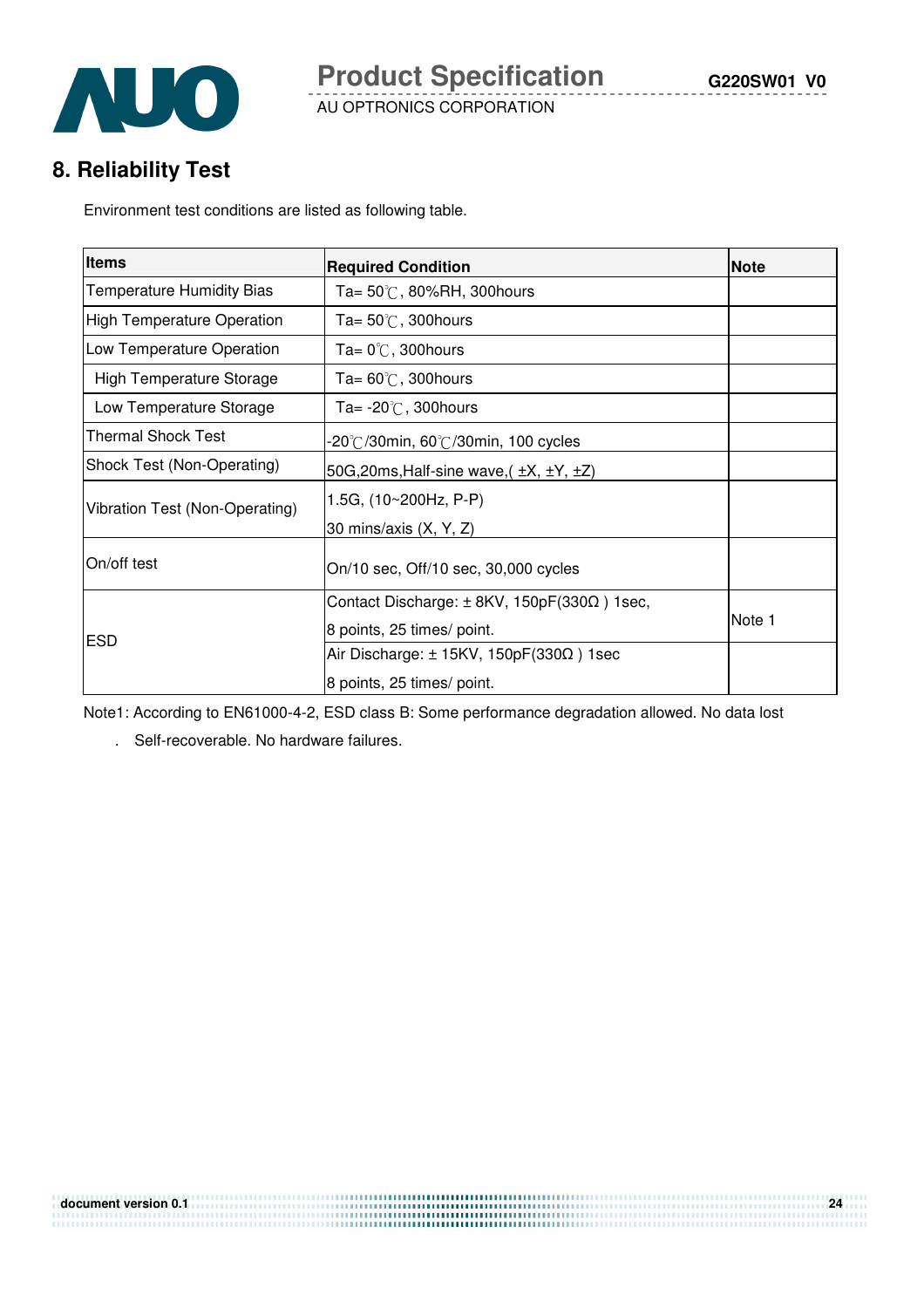

# **9. Mechanical Characteristics**



| document version 0.1 |  |
|----------------------|--|
|                      |  |
|                      |  |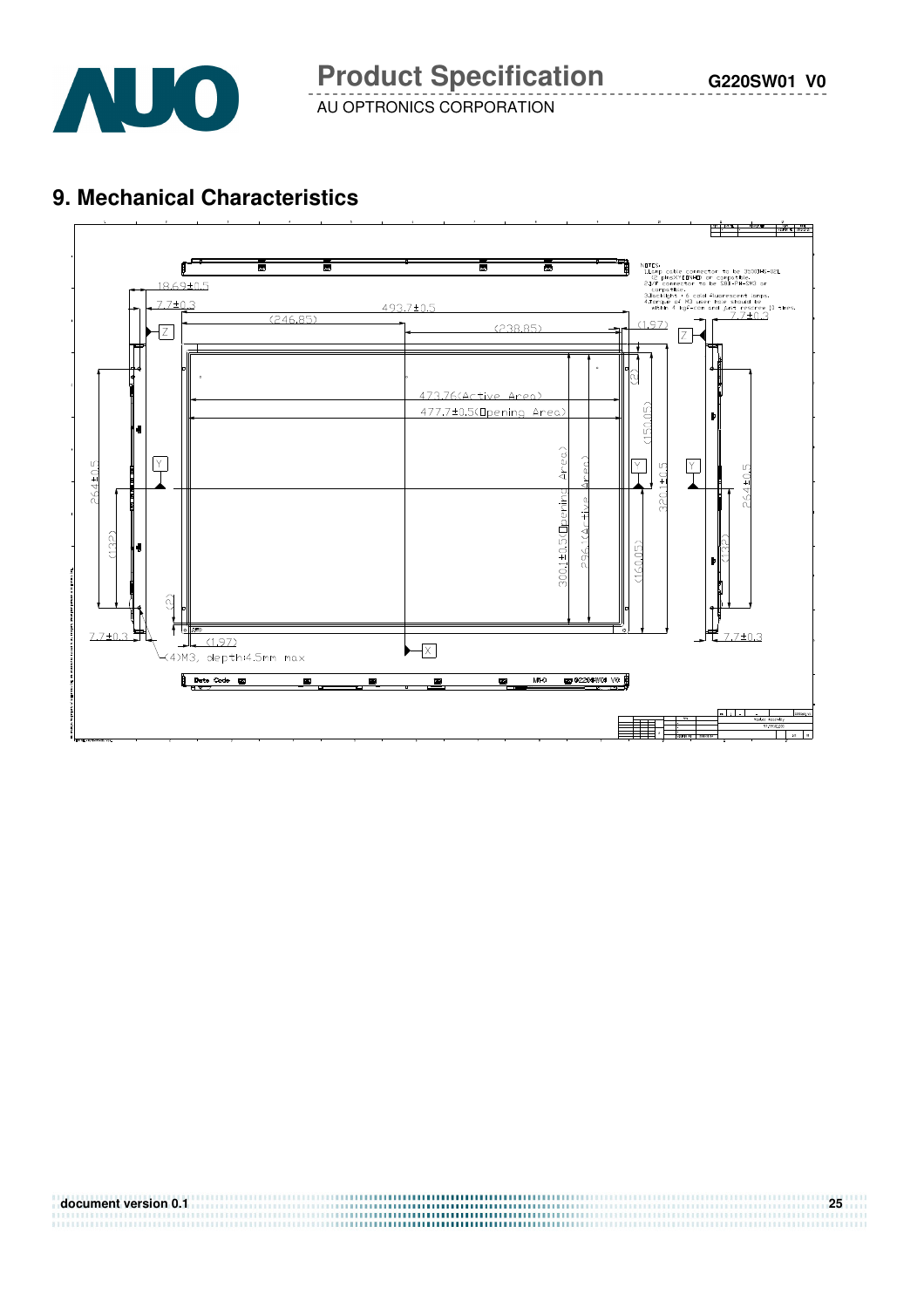

# **Product Specification** G220SW01 V0

AU OPTRONICS CORPORATION



| document version 0.1 | 26 |
|----------------------|----|
|                      |    |
|                      |    |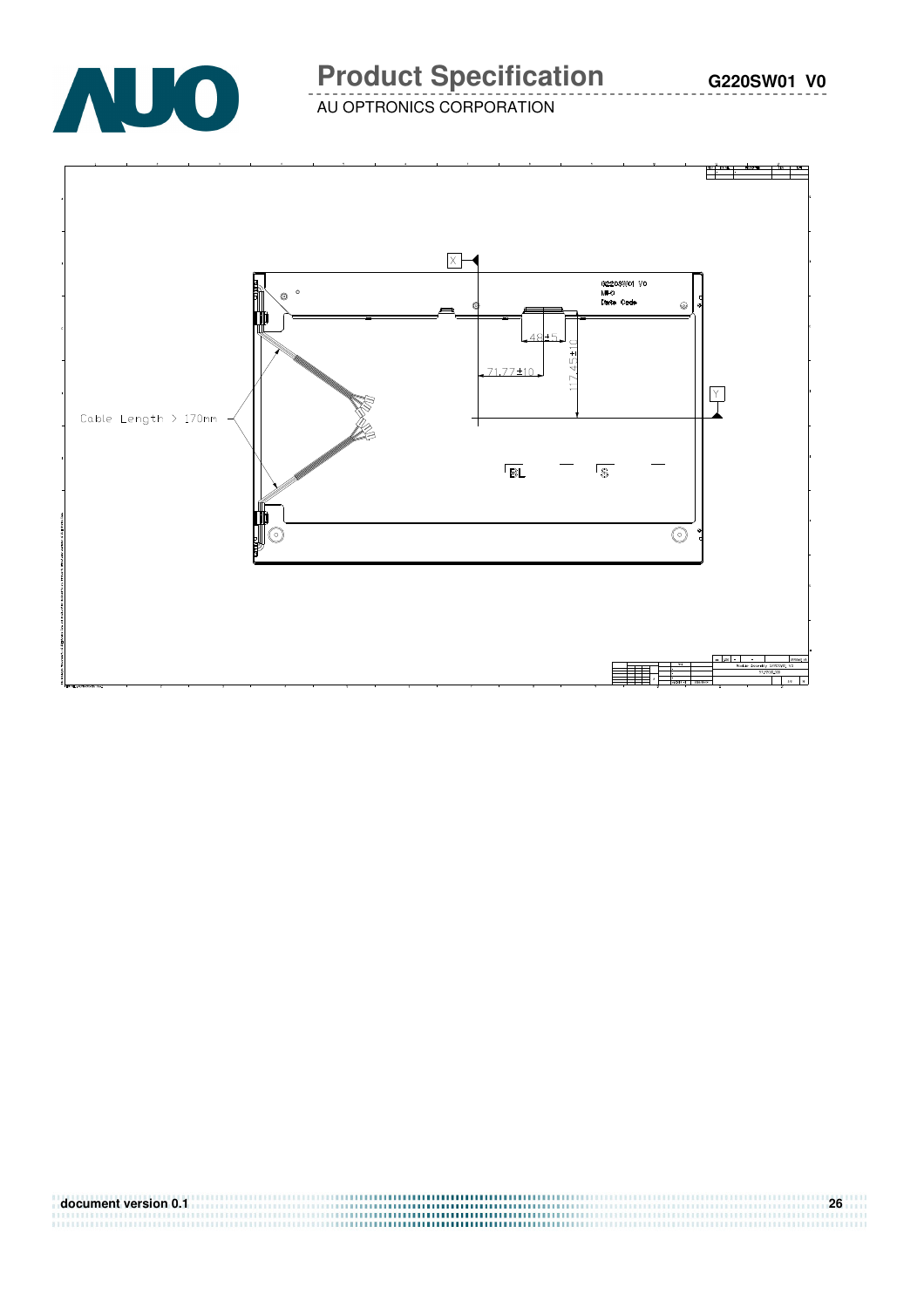

# **10. Label and Packaging**

#### **10.1 Shipping Label** (on the rear side of TFT-LCD display)



# **10.2 Carton Package**

 Max capacity: 22 TFT-LCD module per carton (8pcs \* 1 layers) Max weight: 26 kg per carton Outside dimension of carton: 562(L)mm\* 275(W)mm\* 426(H)mm



**document version 0.1 27**